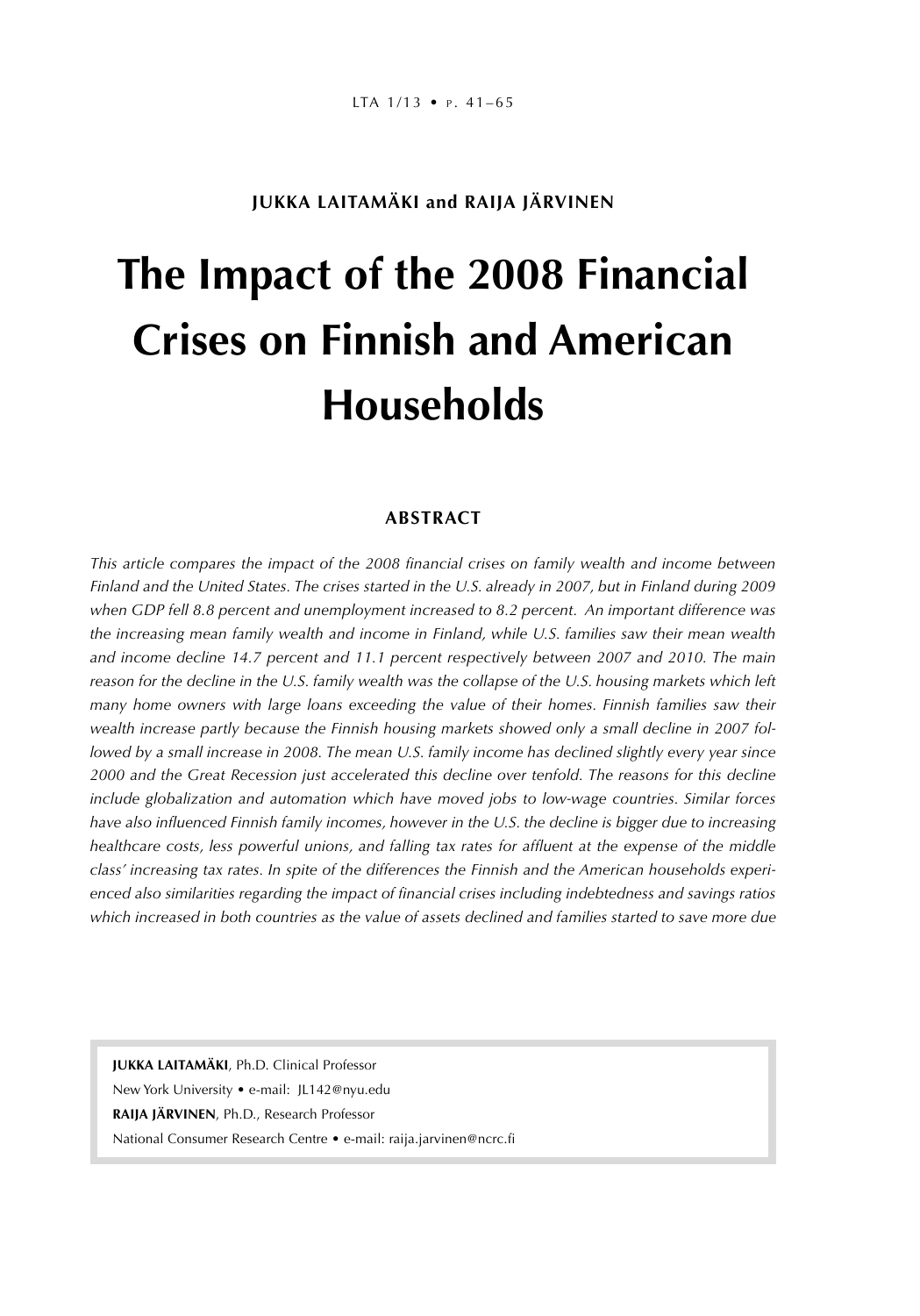*to the economic uncertainties. Financial crises have continued and households in the U.S.A and Finland are still experiencing economic and financial instability.*

*Keywords: debts, financial crises, households, incomes, saving, wealth* 

*Acknowledgments: The authors would like to thank the two anonymous reviewers and Mr. Alexander Matti Sakari Laitamäki for their invaluable comments that contributed to this article.*

#### **1. INTRODUCTION**

The 2008 financial crises have produced some of the most significant economic shocks for the global economy. The effect of these crises was first thought to be confined to the U.S. financial sector. However, due to the importance of the U.S. economy for the world economy the effects spread to several national economies. The impact on global markets emerged in August 2007, when a number of European banks announced their heavy investments in the U.S. mortgage backed securities. Due to the deterioration in confidence, the decline in housing and equity prices, and rising unemployment, households around the world made rapid re-evaluation of their spending plans, cutting back in particular on discretionary spending. As a result private consumption fell sharply (Edey, 2009).

Kamakura and Du (2012) suggest that a recession can influence consumers in two ways. First, it can reduce their disposable income, and second consumers tend to save more or pay down their debt more. Pantzar and Kytö (2010) suggest that at the beginning of a recession consumers postpone household investments like cars and boats and prefer cheaper brands. At the later part of the recession they are compelled to change their life style including cheaper housing, less travelling and leisure activities. However, majority of consumers are able to keep their living standards during the recession and afterwards.

This study conducts micro level analysis of Finnish and American households which is an important but overlooked area of financial crises research. Lehtinen (2012) points out that there is a limited amount of micro level studies, even though consumers and households are the key players in the markets and as tax payers they sometimes pay for the negative consequences of financial crises. Pihlanto (2012) suggests that the crises in the USA should be called financial crises but in the EU indebtedness crises due to their different nature. On the other hand, Jackson (2010) reports that International Monetary Fund (IMF) and the European Central Bank (ECB) claim that many of the factors leading to the financial crises in the USA created similar crises in Europe. These factors include low interest rates, credit expansion and rapid growth pushing up values of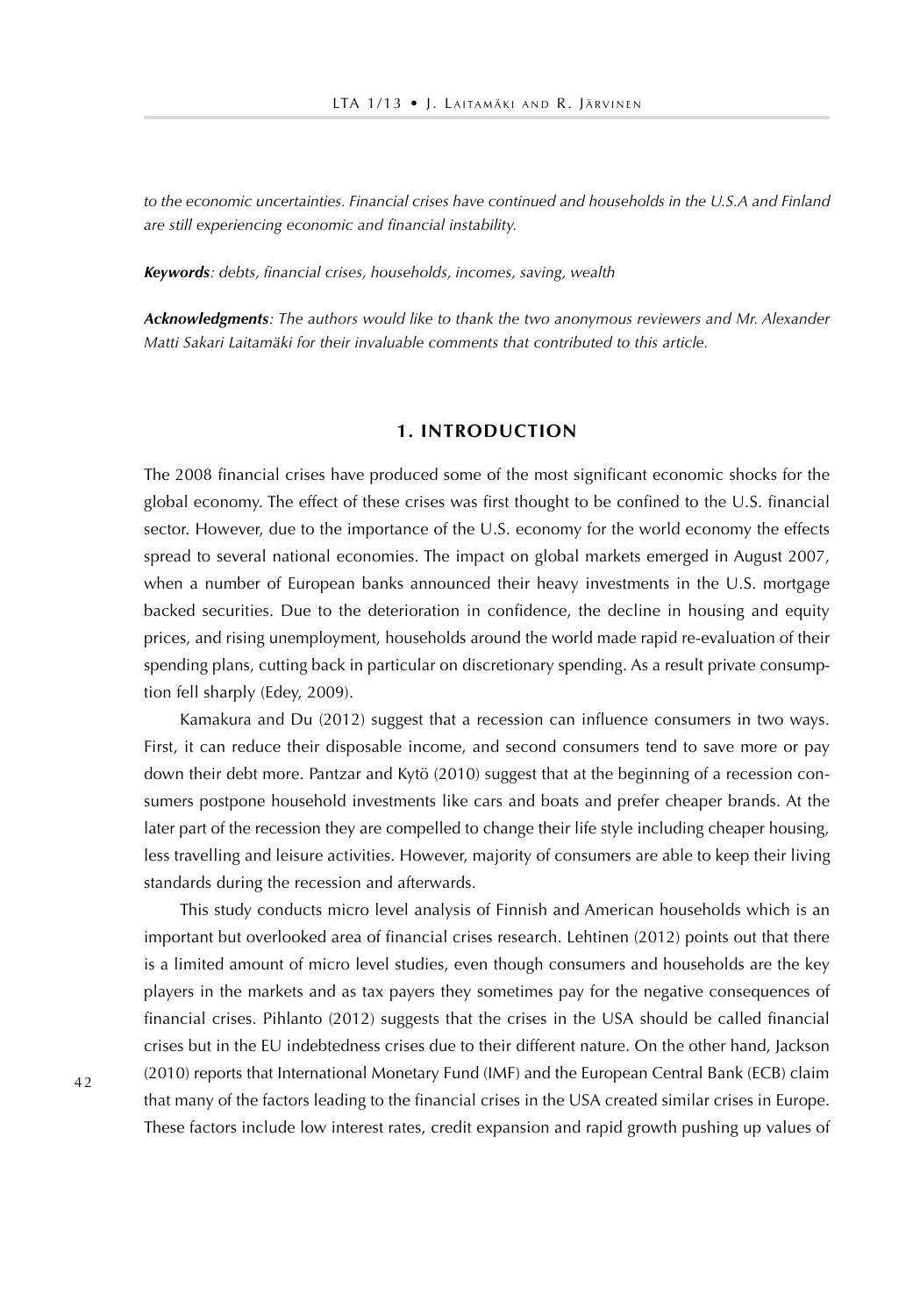equities, commodities and real estate. Over time, the combination of higher commodity prices and rising housing costs pinched consumers' budgets and they began reducing their spending.

This study compares the U.S.A., the leading economy in the world, and Finland which has shown more stability than other European economies during the recent crises. The study applies the comparative analysis research method proposed by Ragin (1989). This research method is considered appropriate for this type of study that first describes the economic environment leading to the crises and then compares key household financial variables across the U.S.A. and Finland. The study then discusses future household economic expectations and possible reasons for the differences in the impact of the 2008 financial crises on U.S. and Finnish households. The study concludes with limitations and implications for future research. The U.S. information is based on Federal Reserve Statistics and the Survey of Consumer Finances (SCF) panel data that was collected during 2001, 2004, 2007 and 2010. The Finnish information is based on statistics and studies provided by Statistics Finland, Bank of Finland and Federation of Finnish Financial Services. The longitudinal data across the time is inevitable in this type of research, because changes in consumption follow recession cycles.

#### **2. ECONOMIC ENVIRONMENT**

#### **2.1 The U.S. Economic Environment 2007 through 2010**

The main reason for the financial crises in 2007 was the U.S. sub-prime housing loan markets and the large increase in home construction and dwelling prices which started mid 2006 (Edey, 2009).

Families' finances are affected by their own decisions and the state of the broader economy. Between 2007–2010, the U.S. economy experienced its most substantial downturn since the Great Depression. Real gross domestic product (GDP) fell nearly 5.1 percent between the third quarter of 2007 and the second quarter of 2009 the official period of recession as determined by the National Bureau of Economic Research (Bricker et al., 2012; Shachmurove, 2011). During the same period, the unemployment rate rose from 5.0 percent to 9.5 percent, the highest level since 1983. Recovery from the so-called Great Recession has also been particularly slow; real GDP did not return to pre-recession levels until the third quarter of 2011. The unemployment rate continued to rise through the third quarter of 2009 and remained over 9.4 percent during 2010. The rate of inflation, as measured by the consumer price index for all urban consumers (CPI-U-RS), decreased somewhat over the period from an annual average of 2.8 percent in 2007 to 1.6 percent in 2010 (Bricker et al., 2012). The University of Michigan Index of Consumer Sentiment (ICS) fell from it's peak of close to 100 during the first quarter of 2007 to below 60 by the second quarter of 2009. Since then the ICS has remained between 60 and 80 and dipping below 60 once in July 2011.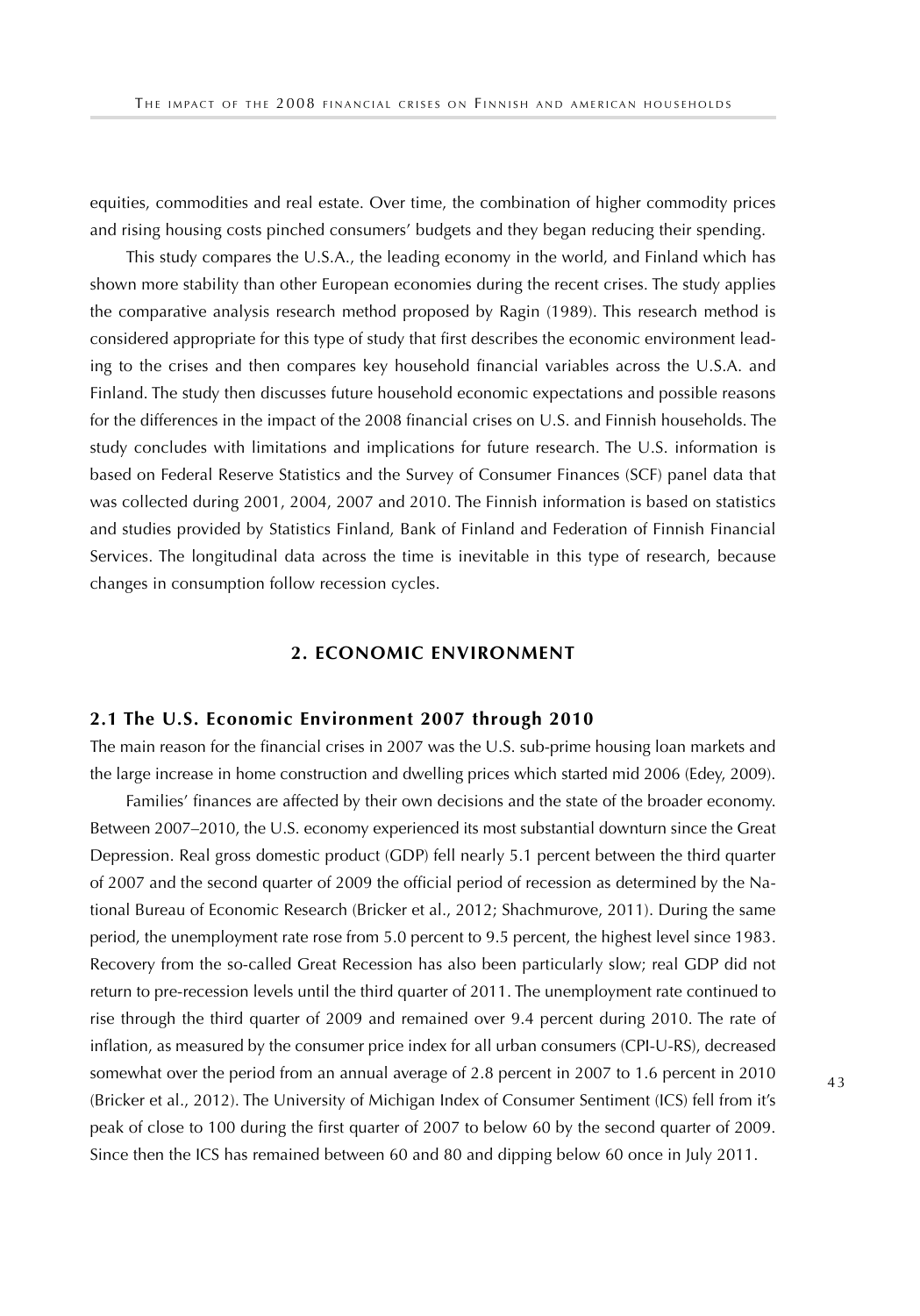Financial markets moved drastically over the three-year period. Major stock market indexes fell nearly 50 percent between September 2007 and March 2009, but about one-half of the losses in indexes such as the Dow Jones industrial average, the Standard & Poor's 500, and the Wilshire 5000 had been recouped by September 2010 (Bricker et al., 2012). Interest rates on new consumer loans generally fell; for example, the interest rate on a new 30-year fixed-rate mortgage averaged 6.38 percent in September 2007, and the average rate was 4.35 percent three years later in September 2010. Yields fell dramatically on liquid deposits, time deposits, and bonds; for example, the rate on a three-month certificate of deposit (CD) fell from an average of 5.46 percent in September 2007 to 0.28 percent in September 2010 (Bricker et al., 2012).

Housing was of greater importance than financial assets for the wealth position of most families. The national purchase-only Loan Performance Home Price Index by First American Core Logic fell 22.4 percent between September 2007 and September 2010, when house prices were 27.5 percent below the peak achieved in April 2006 (Bricker et al., 2012). Between 2007 and 2008 existing single-family home sales declined by 16.7 percent while new single-family homes sales declined even more by 37.5 percent. The declines continued through 2011 in new singlehome sales while existing single-family home sales saw an increase in 2009 by 5.6 percent, followed by a decline of 4.2 percent in 2010, and slight increase of 2.1 percent in 2011. The homeownership had steadily declined in the U.S. from its peak of close to 68.5 percent during first quarter of 2007 to around 66 percent during last quarter of 2011. The decline in house prices was most rapid in the states where the housing boom had been greatest. For example, California, Nevada, Arizona, and Florida saw declines of 40 to 50 percent, while Iowa saw a decline of only about 1 percent. Homeownership rates fell over the period, in part because some families found it impossible to continue to afford their homes. By 2010, the homeownership rate was back down to a level last seen in the 2001 SCF, although that was still higher than in any previous Survey of Consumer Finances (SCF) at 1989 (Bricker et al., 2012).

The Congress and the President responded to the economic situation with several legislative measures, some of which had an immediate effect on family finances, and some of which were intended to help prevent future crises. In order to boost family after-tax-incomes, the 2001 and 2003 income tax reductions originally scheduled to expire in 2010 were extended. In addition, employee payroll taxes earmarked for Social Security were reduced. The Asset Relief Program allowed government infusion of equity into stressed financial institutions. The Dodd–Frank Wall Street Reform and Consumer Protection Act, passed in July 2010, contained prohibitions on certain lending practices and created the Consumer Financial Protection Bureau (Bricker et al., 2012; Khademian, 2011). In addition, many other proposals have been made for changes in financial regulations since the crisis started (Tropeano, 2011).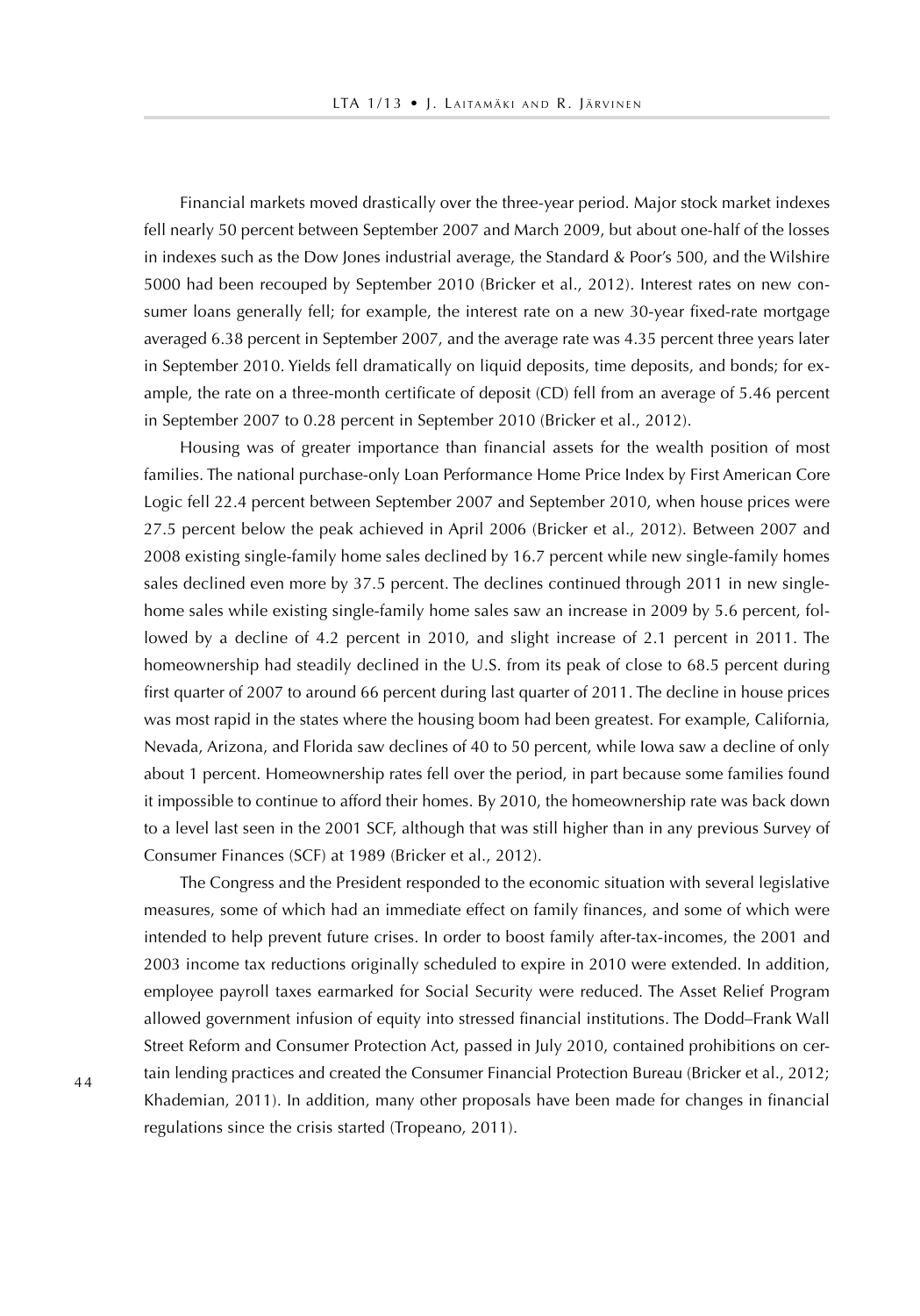#### **2.2. The Finnish Economic Environment 2007 through 2010**

Finland among other EU member states initially viewed the 2007 financial crisis as a purely an American phenomenon. That view changed as economic activity in the EU declined in late 2008 (Jackson, 2010). Pantzar and Kytö (2010) argue that one could have noticed the crises signals, and perhaps anticipated the financial turbulence just by reading the Financial Times during the spring of 2007 or by recognizing the consumer barometer's threat of unemployment already in summer 2008. Same time consumer indebtedness reached record levels in nearly all Western societies (Hoelzl et al., 2011).

In Finland the downward trend started somewhat later than in the USA because GDP still grew 4.9 percent in 2007. However, it fell 0.2 percent in 2008 followed by an 8.8 percent decrease in 2009. The GDP grew again in 2010 by 3.3 percent. Unemployment rate was 6.9 percent in 2007, and it even improved slightly to 6.4 percent in 2008. But in 2009 the unemployment rate increased to 8.2 percent and another 0.2 percentage points in 2010. Indeed, the year 2009 was the worst for the Finnish economy, however the country started to recover already in 2010.

The inflation remained quite stable being 1.6 percent in 2007 and 1.7 percent in 2010. The only exception is year 2008, when the inflation was as high as 3.9 percent. The Bank of Finland (2012b) follows new mortgage interest rates instead of 30-year mortgage rates. In December 2007 new mortgage interest rate was close to five percent (4.94), and the highest peak was achieved in October 2008, when the rate reached 5.52 percent. In February 2009 the rate was first time below 3 percent, in January 2010 it was below 2 percent, and by the end of December 2010 it was 2.17 percent. Similarly the one month Euribor came down from 3.6 percent to 0.8 percent between 2007 and 2010 (Bank of Finland, 2012a and 2012b).

The Finnish monthly stock market index (OMX Helsinki) experienced a drastic decline in 2008 when it fell from 11627 in December 2007 to 5365 in December 2008. The index was at its lowest rate (4914) in March 2009, but recovered slightly by the end of 2009 and further in 2010 reaching 7516 in December 2010 (Bank of Finland 2012c). The economic uncertainties increased the fluctuations and instability of the index between 2008 and 2010.

Finnish housing index increased 5.5 percent in 2007, and 0.6 percent in 2008, but it fell slightly by 0.3 per cent in 2009. However, the inflation adjusted housing indexes showed 3.4 percent decrease already in 2008. The new boom started in 2010, when the index grew 12.2 points (Statistics Finland 2012a). The housing index is especially important in Finland where about 65 percent of households.1 own their primary residence. The Helsinki metropolitan area has the most expensive housing prices in Finland, whereas the other large cities with their surroundings

**<sup>1</sup>** The number of Finnish households is 1.455.073 in 2010 with an average of 2.1 persons per household (Statistics Finland 2011c)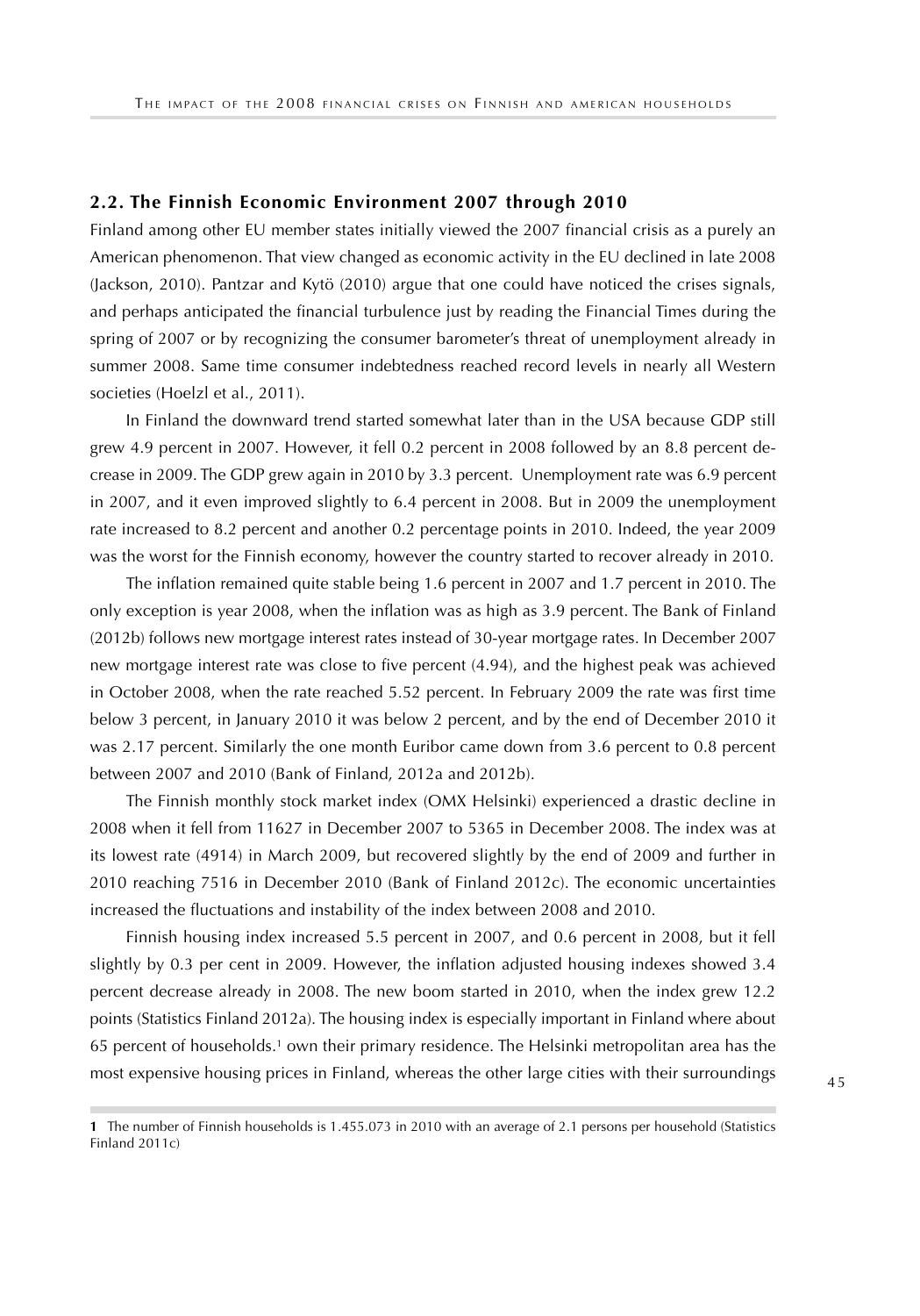have lower price levels. Small towns and rural areas experience either stable or negative housing prices due to the declining economic activity in their region.

Nearly 35 percent of Finnish households own some kind of secondary residence, which most often is a summer cottage by the lake without luxuries. The trend is either towards well-equipped secondary residences, so called country houses, or small renovated cottages. In addition, there are over one million forest owners in Finland, which means that every fifth Finnish citizen owns at least a couple of hectares forest. The Finnish tradition to own primary and secondary residences as well as forest has somewhat substituted investments in financial assets.

The Finnish government continued to follow its income tax reduction program until 2011. Exception was the Value Added Tax (VAT) increase starting in 2010 which was decided in the worst year of the Finnish economy in 2009. Regarding consumer protection Finland follows the European Union's consumer policy, which aims to empower consumers, enhance their welfare and effectively protect them by improving consumer safety, enhancing consumer knowledge, improving consumer regulation, securing redress, and promoting sustainable growth (European Commission, 2007 and 2012).

The recent financial crises have demonstrated how financial markets are highly interdependent with extensive links across national borders in the EU. This is forcing EU governments to work together to find mutually reinforcing and country binding solutions. However, the EU governance process gives Finland and other EU countries some discretion on how to regulate and supervise financial markets within their borders. On October 29, 2008 the European Commission released its European Framework for Action as a way to coordinate the actions of its 27 member states towards financial crisis, and on November 27, 2008 it proposed USD 256 billion Economic Recovery Plan (Jackson, 2010). In spite of these actions, by June 2009 it was evident that some of the EU countries, namely Greece, Portugal, Spain and Ireland, were grossly over-indebted (Singala and Kumar, 2012). Later these countries have been provided emergency assistance through loan packages by IMF and EC2.

Three new European level regulatory bodies have been established: the European Banking Authority, the European Securities and Markets Authority, and the European Insurance and Occupational Pensions Authority. In addition, the Basel III capital regulations have been revised as a part of the new EU level financial regulation (Tropeano, 2011). In May 2010 European finance ministers approved a 750 billion euro rescue package for ensuring financial stability and created the European Financial Stability Facility (EFSF) (Singala and Kumar, 2012). In spite of these regulatory actions, the EU structure gives the member countries considerable latitude to formulate their own policies in response to crises (Jackson, 2010).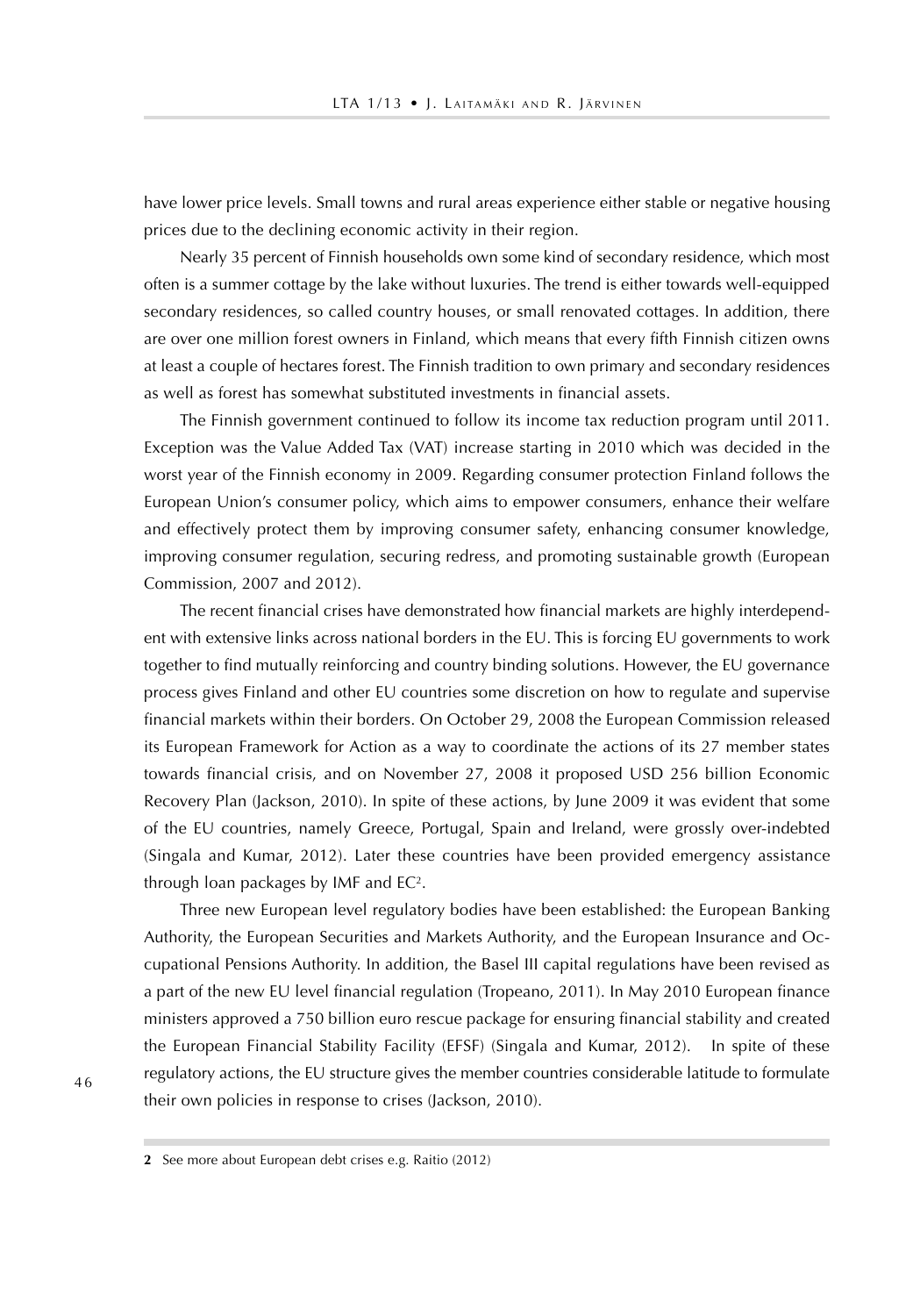#### **3. CHANGES IN WEALTH, DEBT AND INCOME**

#### **3.1 Changes in Wealth in the United States**

According to the Federal Reserve Board's Survey of Consumer Finances (SCF) for 2010, the changes in mean family net worth were substantially larger than changes in mean family income between 2001 and 2010. The mean net worth increased 13.1 percent between 2004 and 2007 followed by a decrease of 14.7 percent between 2007 and 2010 due to the Great Recession (see Table 1). This decline in the median was felt by all demographic groups with the exception of the highest 10 percent of the distributions of income and net worth, where changes were relatively muted (Bricker et al., 2012).

Declines in the values of financial assets were important factors; however, the decreases in mean net worth appear to have been driven most strongly by broad collapse in house prices. A substantial part of these declines can be associated with decreases in the level of unrealized capital gains on families' assets. The share of total asset of all families attributable to unrealized capital gains from real estate, businesses, stocks or mutual funds fell 11.6 percentage points to 24.5 percent in 2010 (Bricker et al., 2012). Although the overall level of debt owed by families was basically unchanged, debt as percentage of assets rose because the value of the underlying assets (especially housing) decreased faster. The total debt payments relative to total income increased only slightly, and the median of payments relative to income among families with debt actually fell after having risen between 2004 and 2007. The share of families with high payments relative to their incomes also fell after rising substantially between 2001 and 2007 (Bricker et al., 2012).

Although mean financial assets declined from 2007 to 2010, financial assets as a share of total assets rose 3.9 percentage points (see Table 2). The share of financial assets in total assets had fallen 8.2 percentage points between 2001 and 2007. The relative shares of various financial assets also shifted. The decline in the percentage share of directly held stock was mostly offset by increases in the shares of transaction and retirement accounts. The share of financial assets held

*TABLE 1. Changes in the Mean U.S. Family Net Worth between 2001 and 2010*

| Mean (Thousands)     |        |         |         | Mean change: Percent of USD |                          |              |           |           |
|----------------------|--------|---------|---------|-----------------------------|--------------------------|--------------|-----------|-----------|
|                      | 2001   | 2004    | 2007    | 2010                        | 2001                     | 2004         | 2007      | 2010      |
| All families \$487.0 |        | \$517.1 | \$584.6 | \$498.8                     | $\overline{\phantom{a}}$ | $+6.2\%$     | $+13.1\%$ | $-14.7\%$ |
|                      | 549.7e | 379.0e  | 396.9e  | 376.4e                      | $$=$ USD                 | $e = e$ uros |           |           |

**Source: Survey of Consumer Finances 2010, The Federal Reserve Board**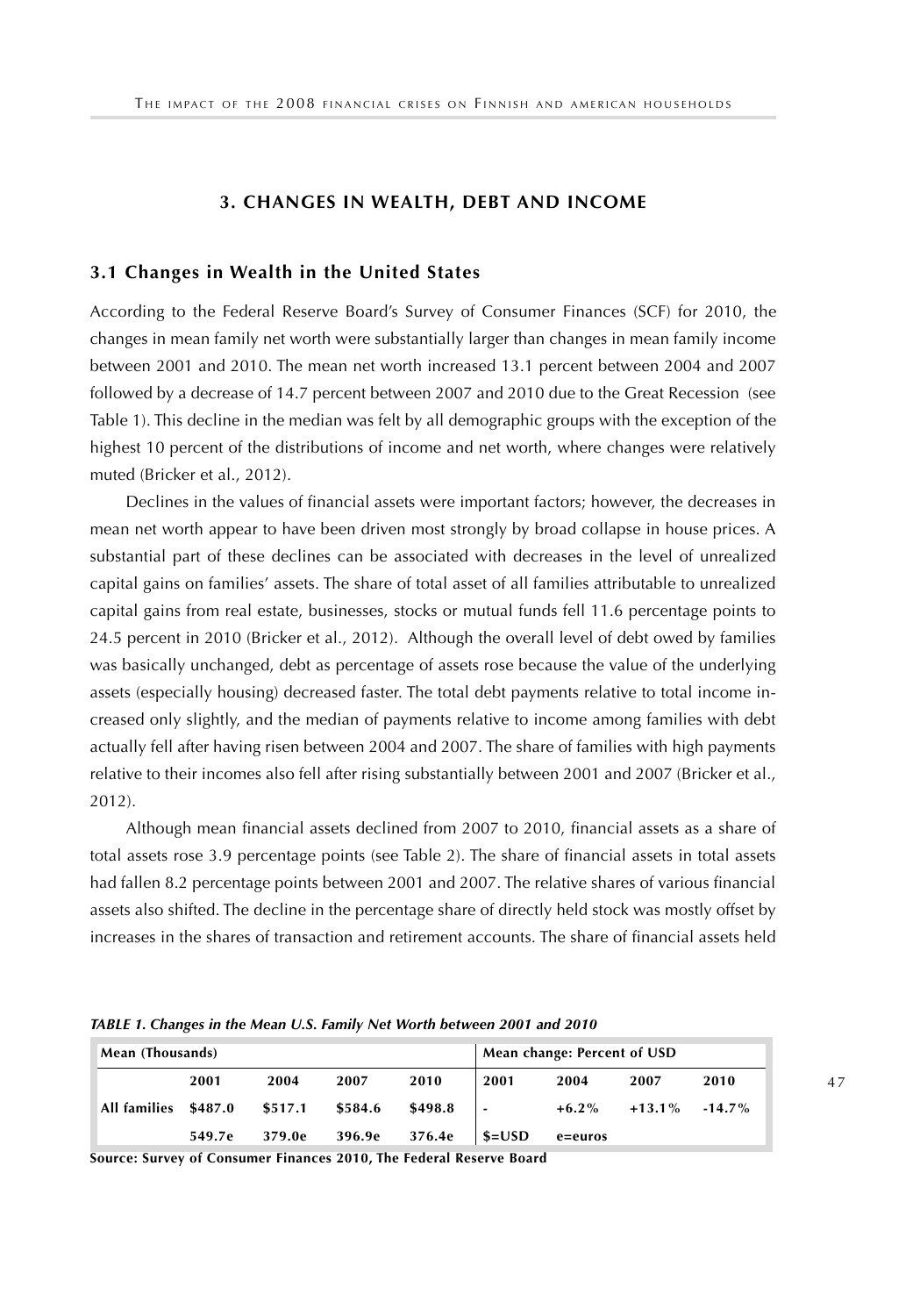in retirement accounts has nearly doubled since 1989, and as of 2010, it stood at 38.1 percent of families' financial assets (Bricker et al., 2012).

Family holdings of various financial assets as a percentage of households declined across the categories between 2007 and 2010. The only exceptions were transaction accounts and bonds that remained about the same percentage levels (see Table 3).

| Type of financial asset                                | 2001 | 2004 | 2007 | 2010 |
|--------------------------------------------------------|------|------|------|------|
| <b>Transaction accounts</b>                            | 11.4 | 13.1 | 10.9 | 13.3 |
| <b>Certificates of deposit</b>                         | 3.1  | 3.7  | 4.0  | 3.9  |
| Savings bonds                                          | 0.7  | 0.5  | 0.4  | 0.3  |
| <b>Bonds</b>                                           | 4.5  | 5.3  | 4.1  | 4.4  |
| <b>Stocks</b>                                          | 21.5 | 17.5 | 17.8 | 14.0 |
| Pooled investment funds (excluding Money market funds) | 12.1 | 14.6 | 15.8 | 15.0 |
| <b>Retirement accounts</b>                             | 29.0 | 32.4 | 35.1 | 38.1 |
| Cash value life insurance                              | 5.3  | 2.9  | 3.2  | 2.5  |
| Other managed assets                                   | 10.5 | 7.9  | 6.5  | 6.2  |
| Other                                                  | 1.9  | 2.1  | 2.1  | 2.3  |
| <b>Total</b>                                           | 100  | 100  | 100  | 100  |
| Memo:                                                  |      |      |      |      |
| Financial assets as a share of total assets            | 42.2 | 35.8 | 34.0 | 37.9 |

*TABLE 2. Value of Financial Assets of All U.S. Families, Distributed by Type of Asset, 2001–2010 (percent)*

**Source: Survey of Consumer Finances 2010, The Federal Reserve Board** 

**TABLE 3.** *U.S. Family Holdings of Financial Assets, by Type of Asset 2007 and 2010 (percent of families holding assets)*

| Type of financial asset                                | 2007 | 2010 |
|--------------------------------------------------------|------|------|
| <b>Transaction accounts</b>                            | 92.1 | 92.5 |
| <b>Certificates of deposit</b>                         | 16.1 | 12.2 |
| Savings bonds                                          | 14.9 | 12.0 |
| <b>Bonds</b>                                           | 1.6  | 1.6  |
| <b>Stocks</b>                                          | 17.9 | 15.1 |
| Pooled investment funds (excluding Money market funds) | 11.4 | 8.7  |
| <b>Retirement accounts</b>                             | 53.0 | 50.4 |
| Cash value life insurance                              | 23.0 | 19.7 |
| Other managed assets                                   | 5.8  | 5.7  |
| Other                                                  | 9.3  | 8.0  |
| Any financial asset                                    | 9.39 | 9.40 |

**Source: Survey of Consumer Finances 2010, The Federal Reserve Board**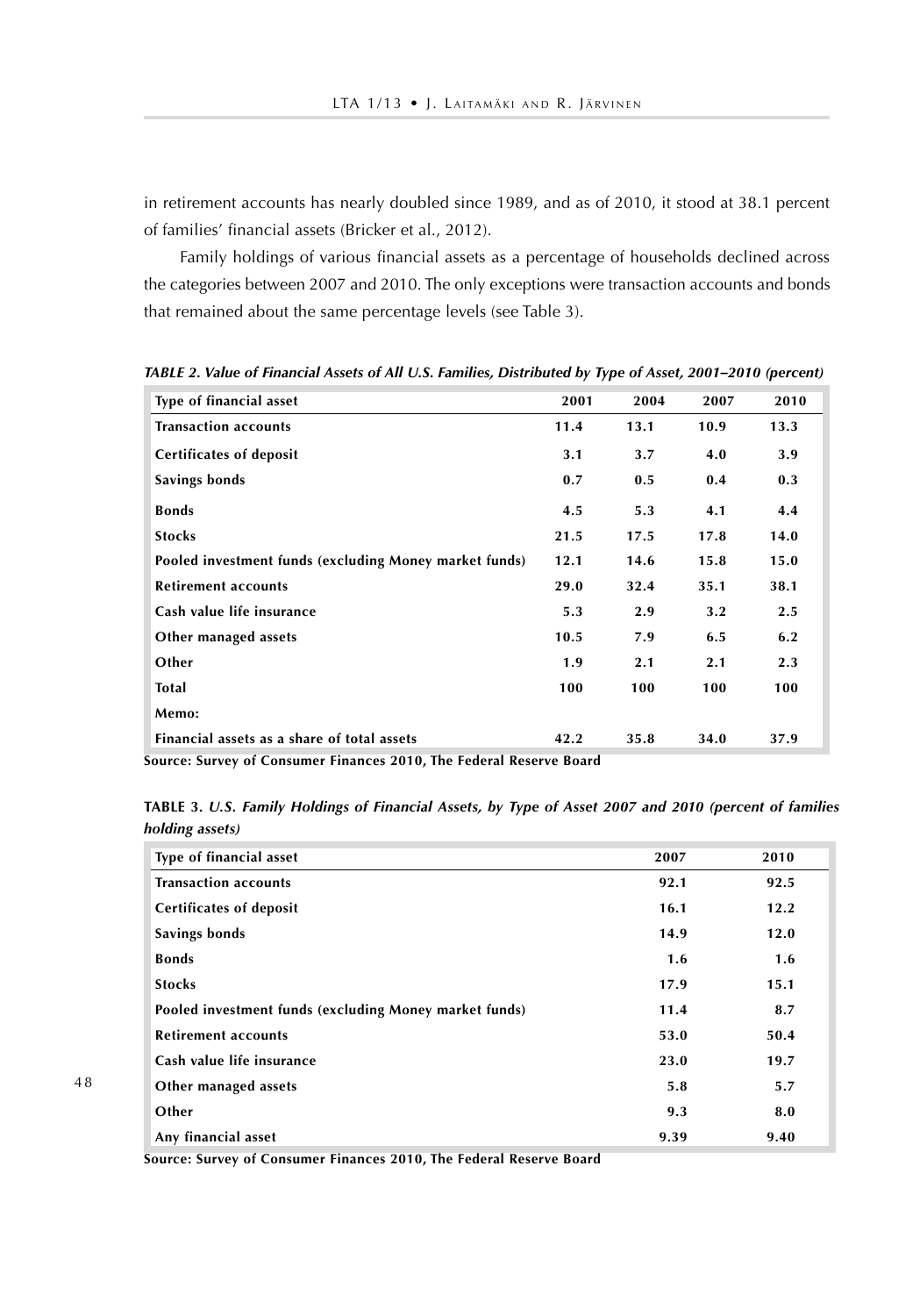## **3.2 Changes in Wealth in Finland**

The mean Finnish family net worth is less than half of the mean of the U.S. households. The mean family net worth continued to increase in Finland after 2007 while the mean net worth was already decreasing in the USA. Table 4 shows how the mean Finnish family wealth increased by 14 percent between 2004 and 2009 (Statistics Finland, 2011e).

In Finland households tend to keep their money in transaction accounts, certificates of deposits, stocks, non-traded shares and life insurance (see Table 5). Between 2007 and 2010 certificates of deposits was the only type of financial asset that saw an increase from 9.9 percent to 15.8 percent which reflected the increasing conservatism of Finnish families. Transaction accounts saw the most declines from 21.3 percent to 18.1 percent followed by shares in investment funds which declined from 8.9 percent to 6.5 percent. The rest of the financial asset types saw either slight increases or decreases (Statistics Finland, 2011e).

|              |         | Mean (Thousands) |                  | Mean change: Percent of Euros |
|--------------|---------|------------------|------------------|-------------------------------|
|              | 2004    | 2009             | 2004             | 2009                          |
| All families | 137.4e  | 156.7e           | ٠                | $+14.0%$                      |
|              | \$187.5 | \$224.6          |                  |                               |
|              |         |                  | $$=$ USD e=euros |                               |

*TABLE 4. Changes in the Mean Finnish Family Net Worth Between 2004 and 20093* 

**Source: Statistics Finland, 2011e** 

*TABLE 5. Value of Financial Assets of Finnish Families Distributed by the Type of Asset 2001–2010* 

| Type of financial asset        | 2001         | 2004 | 2007 | 2010 |
|--------------------------------|--------------|------|------|------|
| Cash                           | 1.0          | 1.2  | 1.5  | 1.8  |
| <b>Transaction accounts</b>    | 25.4         | 25.1 | 21.3 | 18.1 |
| <b>Certificates of deposit</b> | 8.0          | 6.4  | 9.9  | 15.8 |
| <b>Bonds</b>                   | 1.5          | 1.6  | 1.7  | 2.8  |
| <b>Stocks</b>                  | 14.2         | 11.8 | 13.4 | 13.2 |
| Non-traded shares              | 20.8         | 23.2 | 19.7 | 19.8 |
| Shares in investment funds     | 4.0          | 5.7  | 8.9  | 6.5  |
| Cash value life insurance      | 20.1         | 21.4 | 20.9 | 19.6 |
| <b>Derivatives</b>             | $\mathbf{0}$ | 0.1  | 0.1  | 0.0  |
| Loans to others                | 0.3          | 0.4  | 0.1  | 0.0  |
| Other                          | 4.1          | 3.1  | 2.5  | 2.4  |
| <b>Total assets</b>            | 100          | 100  | 100  | 100  |

**Source: Statistics Finland, 2011e** 

**3** Statistics Finland provides wealth data every five years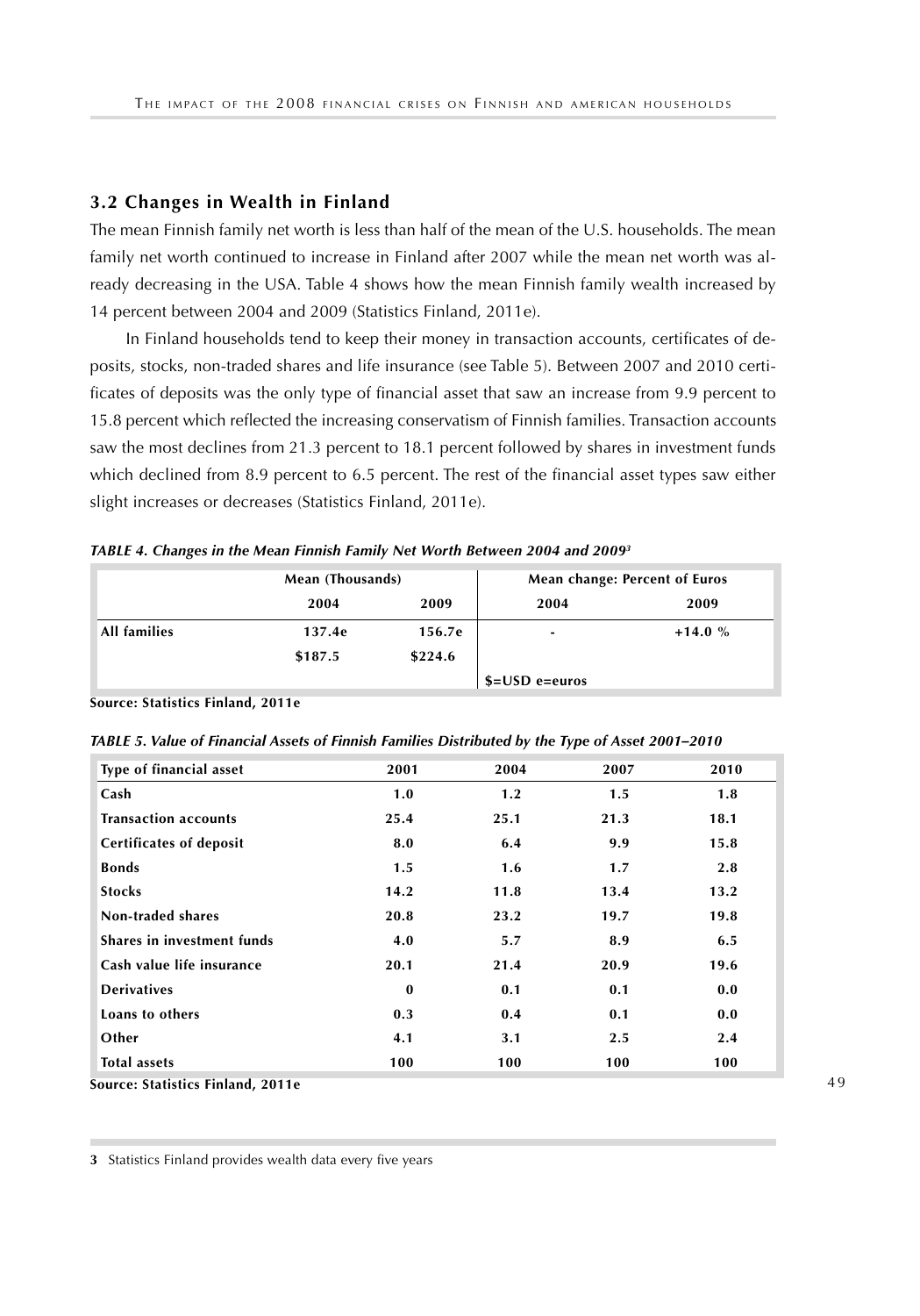The percentage of Finns with savings and investments increased from 52 percent in 2007 to 56 percent in 2010. Also the percentage of Finnish households saving increased from 27 percent in 2001 to 46 percent in 2004 (Federation of Finnish Financial Services, 2011).

Table 6 illustrates the percentage of Finnish households' holdings by the type of asset showing that the majority of households rely on less risky assets like certificates of deposits and transaction accounts with slight increase in stock ownership (Statistics Finland, 2011e). Between June 2007 and December 2008 the number of monthly net-transactions in Finnish investment funds declined. Since that time the monthly net-transactions have remained positive with a few exceptions such as May 2010. Also, the number of people owning stock in Finland increased from 713 000 in March 2007 to 780 000 in September of 2010 (Federation of Finnish Financial Services, 2011).

Keloharju et al. (2012) studied mutual fund and stock ownership in Finland and found that stock and fund owners are two separate groups. Only five percent of the population own both stocks and mutual funds. The size of the portfolios was only a couple of thousand euros, and the average stock portfolio contained three stocks, and the average fund portfolio two funds.

In spite of cautious investment policies there are many Finnish households that suffered from the financial crisis and lost their investment capital partly or totally during the years of 2008 and 2009. These unfortunate cases resulted in a peak in arbitrations and complaints towards Finnish banks, but as soon as markets improved the number of cases stabilized to pre-crisis levels (www. fine.fi, 2012).

| Type of financial asset                      | 2007 | 2008 | 2009 | 2010 |
|----------------------------------------------|------|------|------|------|
| Savings accounts and certificate of deposits | 25   | 31   | 34   | 34   |
| <b>Transactions accounts</b>                 | 22   | 27   | 26   | 27   |
| Mutual funds                                 | 17   | 19   | 17   | 18   |
| <b>Stocks</b>                                | 12   | 12   | 13   | 15   |
| Retirement insurance accounts                | 9    | 10   | 9    | 9    |
| Savings and investment insurance funds       | 6    | -6   | 6    | 8    |

*TABLE 6. Finnish Family Savings Across Financial Asset Types Between 2007 and 2010 (percent of families holding assets).* 

**Source: Statistics Finland, 2011e**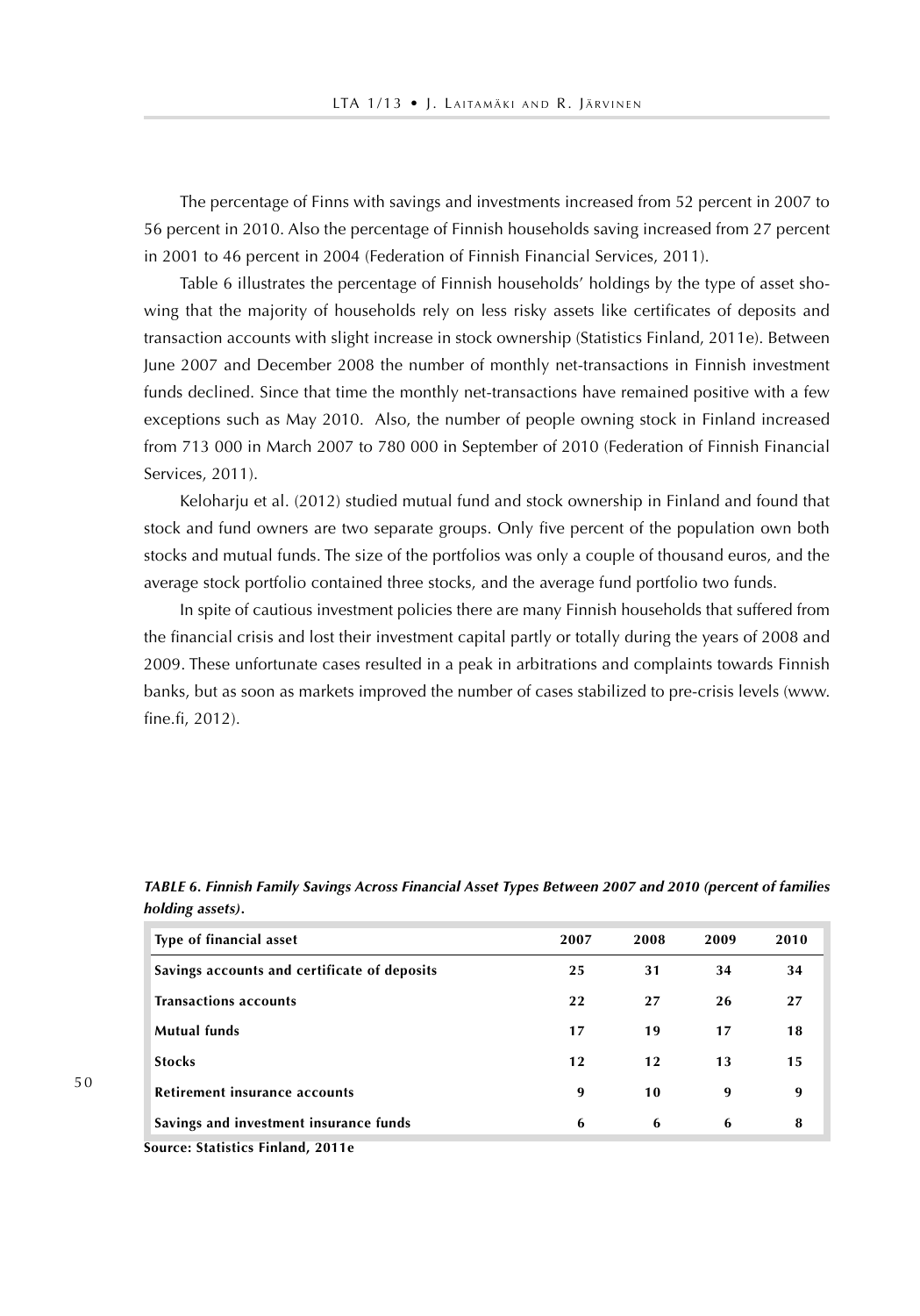## **3.3. Changes in Total Debt and Savings in the United States**

Between 2007 and 2010 the share of families with any type of debt decreased 2.1 percentage points to 74.9 percent, reversing an increasing trend that had taken place since 2001. The majority of the family debt was used for the purchase of a primary residence. Between 2001 and 2010 the share of the primary residence debt decreased slightly from 75.2 to 74.1 percent (see Table 7). However, during this time period there was an increase in balances owed on residential real estate other than the primary residence.

The debt as a percentage of family income increased from 112.0 index to 116.4 index in 2010 (see Table 8). The aggregate and median debt payments to family income also increased from 12.9 percent to 14.7 percent and from 16.7 percent to 18.1 percent respectively (Bricker et al., 2012). The U.S. personal savings rate increased due to the Great Recession to 5.1 when U.S. consumers started to save more for rainy days (see Table 8).

| TABLE 7. Amount of Debt of U.S. Families, Distributed by Type of Debt, 2001-2010 Percent Tab Amount of |
|--------------------------------------------------------------------------------------------------------|
| debt of all families, distributed by type of debt, 2001–10 surveys Percent                             |

| Type of debt                               | 2001 | 2004 | 2007 | 2010 |
|--------------------------------------------|------|------|------|------|
| Secured by residential property            |      |      |      |      |
| Primary residence                          | 75.2 | 75.2 | 74.7 | 74.1 |
| Other                                      | 6.2  | 8.5  | 10.1 | 9.8  |
| Lines of credit not secured by residential |      |      |      |      |
| Property                                   | 0.5  | 0.7  | 0.4  | 1.0  |
| <b>Installment loans</b>                   | 12.3 | 11.0 | 10.2 | 11.1 |
| Credit card balances                       | 3.4  | 3.0  | 3.5  | 2.9  |
| Other                                      | 2.3  | 1.6  | 1.1  | 1.1  |

**Source: Survey of Consumer Finances 2010, The Federal Reserve Board** 

#### *TABLE 8. Indebtedness and Savings Ratios of the U.S. Families 2001-2010*

|                                       | 2001   | 2004   | 2007   | 2010   |
|---------------------------------------|--------|--------|--------|--------|
| Debt as a percentage of family income | 112.0  | 115.0  | 114.8  | 116.4  |
| Savings ratio                         | $+2.7$ | $+3.6$ | $+2.4$ | $+5.1$ |

**Source: Survey of Consumer Finances 2010, The Federal Reserve Board**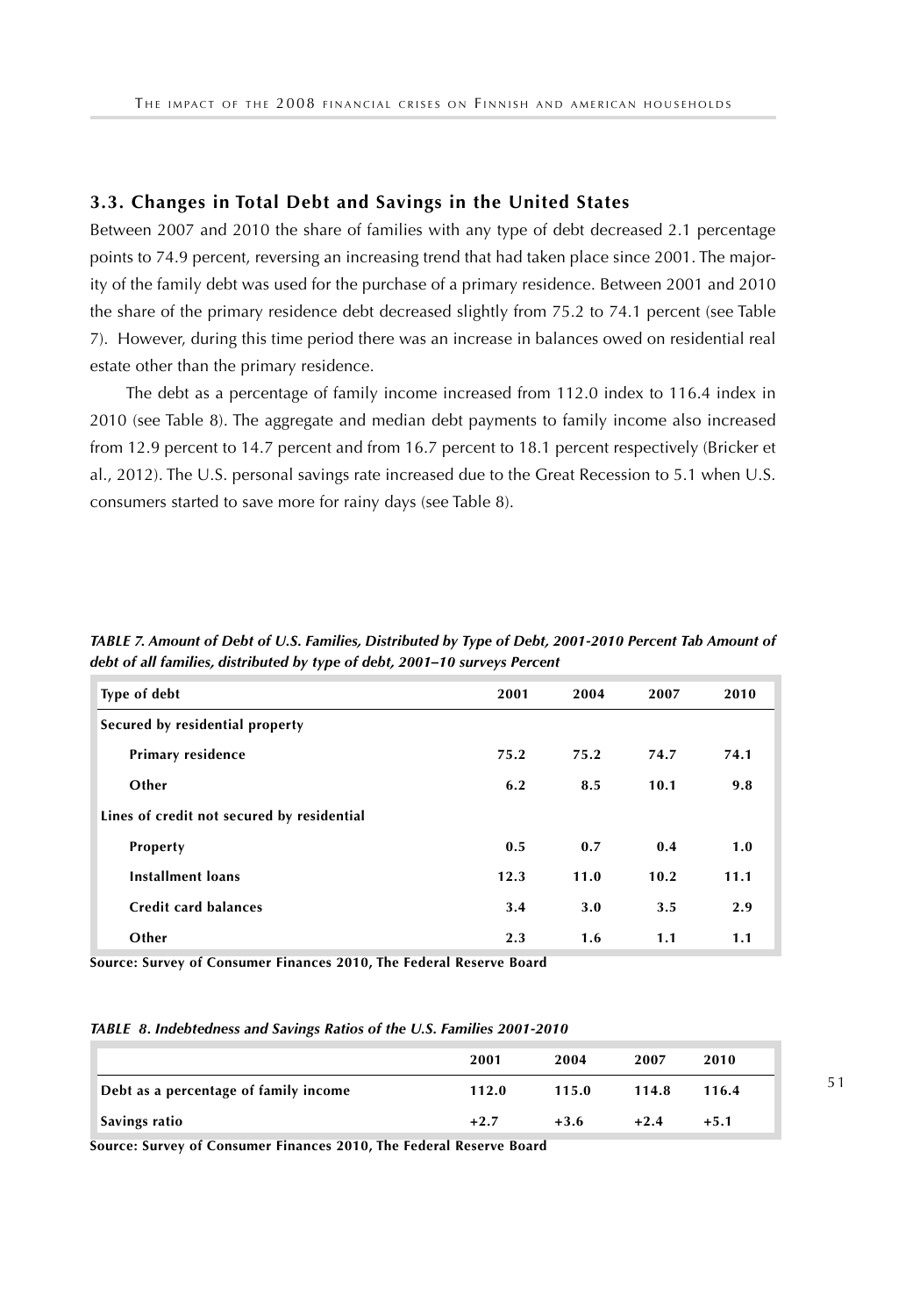The percentage of U.S. families that saved decreased between 2001 and 2004 from 59.2 percent to 56.1 percent. There was a slight increase to 56.4 percent in 2007; however the Great Recession reduced the percentage of families saving down to 52.0 percent in 2010 (Bricker et al., 2012). The motivation to save also changed between 2001 and 2010 (see Table 9). In 2001 retirement was the most important category (32.1 percent) followed by liquidity (31.2 percent). In 2010, liquidity was the most important reason to save (35.2 percent), and retirement declined to 30.1 percent in 2010. Saving for education also declined when 8.2 percent of families reported it as their primary motive, down from 10.9 percent in 2001. The frequency of reporting saving for purchases rose from 9.5 percent in 2001 to 11.5 percent in 2010. Buying own home declined in importance from 4.2 percent in 2001 to 3.2 percent in 2010. Finally, the percentage of non-saving families also declined from 4.9 percent in 2001 to 3.6 percent in 2010.

#### **3.4. Changes in Total Debt and Savings in Finland**

The number of Finnish families with residential property related debt has increased from 23 percent in 2001 to 28 percent in 2010 (see Table 10). The peak of 31 percent was achieved in 2007 before the worst year of the Finnish economy which occurred in 2009. Consumer credit has stayed around 30 percent and student loans have declined from 11 percent in 2001 to five percent in 2010. In 2010 the total amount of Finnish household debt was divided between primary residence

| Type of reason                                | 2001 | 2004 | 2007 | 2010 |
|-----------------------------------------------|------|------|------|------|
| Education                                     | 10.9 | 11.6 | 8.4  | 8.2  |
| For the family                                | 5.1  | 4.7  | 5.5  | 5.7  |
| <b>Buying own home</b>                        | 4.2  | 5.0  | 4.2  | 3.2  |
| <b>Purchases</b>                              | 9.5  | 7.7  | 10.0 | 11.5 |
| <b>Retirement</b>                             | 32.1 | 34.7 | 34.0 | 30.1 |
| Liquidity                                     | 31.2 | 30.0 | 32.0 | 35.2 |
| <b>Investments</b>                            | 1.0  | 1.5  | 1.6  | 1.2  |
| No particular reason                          | 1.1  | 0.7  | 1.1  | 1.4  |
| When asked for a reason, reported do not save | 4.9  | 4.0  | 3.3  | 3.5  |
| <b>Total</b>                                  | 100  | 100  | 100  | 100  |

*TABLE 9. Reasons U.S. respondents gave as most important for their families' saving, distributed by type of reason, 2001-2010 surveys (percent).*

**Source: Survey of Consumer Finances 2010, The Federal Reserve Board**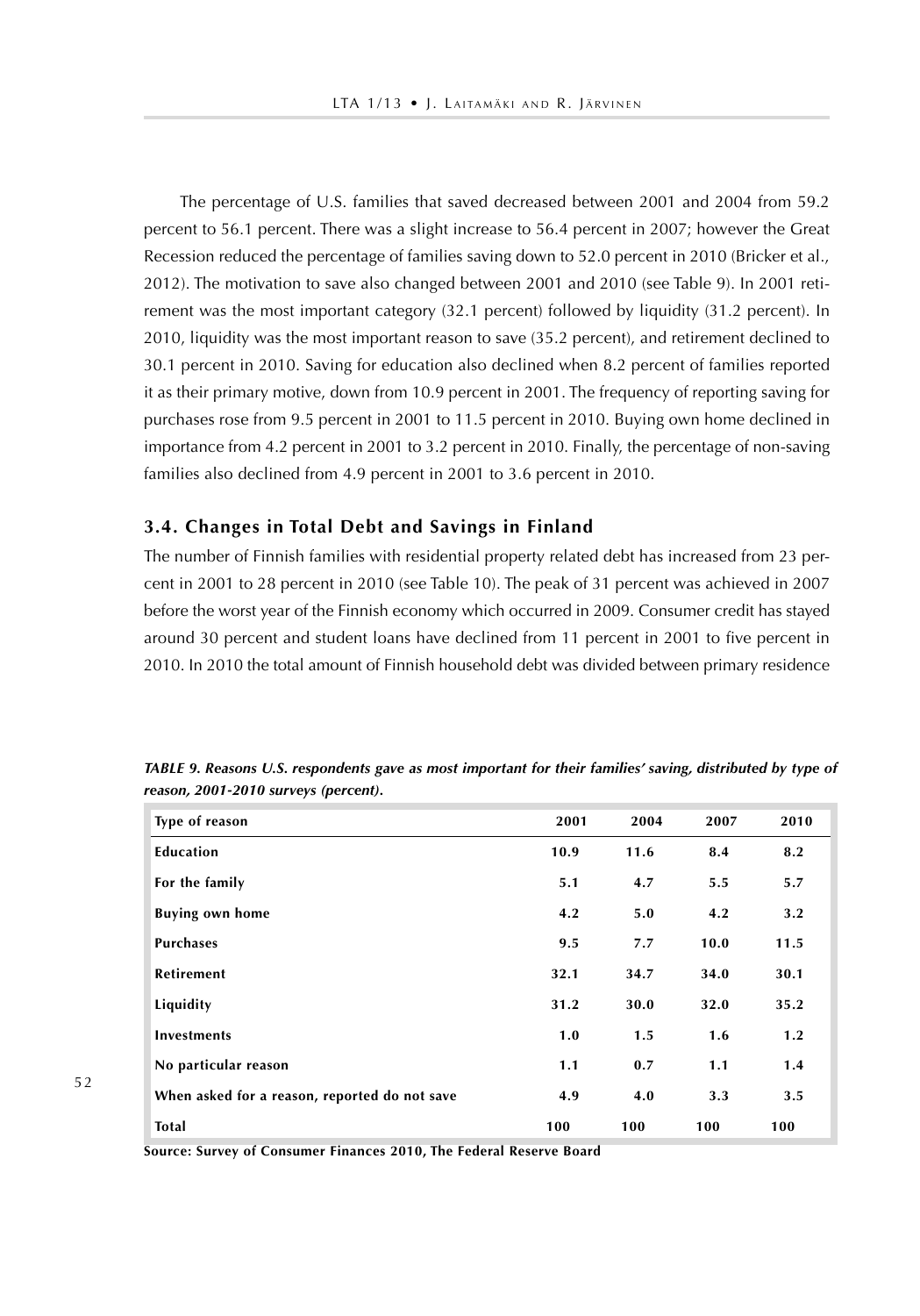loans (73.6 %), consumer credit card loans (12.1 %), and other loans (14.3 %). A total of 32 percent of Finnish consumers had consumer credit card loans in 2007, but it declined to 28 percent by 2009 (Federation of Finnish Financial Services, 2011). The average level of primary residence loan increased from 65 300 euros per household in 2007 to 81 800 euros in 2010, and to 82 000 euros in 2011. One reason for the rising indebtedness was low mortgage interest rates which averaged five percent in 2007, four percent in 2008, and two percent in 2009. The interest rates of Finnish primary residence loans were mostly tied to Euribor in 2007, but only less than half were tied to Euribor in 2008. However, by the end of 2009 over 80 percent of lenders had returned to Euribor (Federation of Finnish Financial Services, 2012). The average payback time for primary residence loans has increased from 11 years in 1998 to 18 years in 2007 and to 19 years in 2009 (Federation of Finnish Financial Services, 2011).

Between 2001 and 2010 the household indebtedness ratio nearly doubled. During the same time period the savings ratio in Finland varied from slightly positive to slightly negative. As a result of increasing number of loans, more Finnish families face problems paying back their mortgages and credit card loans. Along with the crisis Finns started to save more (Table 11) which suggested that they were preparing for the uncertain future in economic sense. Yet, during the summer 2012 the Bank of Finland was concerned of the increasing number over-leveraged families in Finland.

| Type of dept                    | 2001 | 2004 | 2007 | 2010 |
|---------------------------------|------|------|------|------|
| Secured by residential property | 23   | 28   | 31   | 28   |
| Consumer credit                 | 30   | 34   | 32   | 30   |
| Student and other loans         |      | h    | h    | 5    |

*TABLE 10: Percentage of Finnish Families Having Certain Types of Loans* 

**Source: Federation of Finnish Financial Services, 2011** 

#### *TABLE 11: Savings and Indebtedness Ratios in Finland 2001-2010*

|                                       | 2001   | 2004   | 2007   | 2010   |
|---------------------------------------|--------|--------|--------|--------|
| Debt as a percentage of family income | 66.8   | 79.1   | 108.0  | 119.0  |
| Savings ratio                         | $-1.2$ | $+2.2$ | $-1.1$ | $+4.1$ |

**Source: Federation of Finnish Financial Services, 2011 and 2012; Statistics Finland, 2011b and 2011d**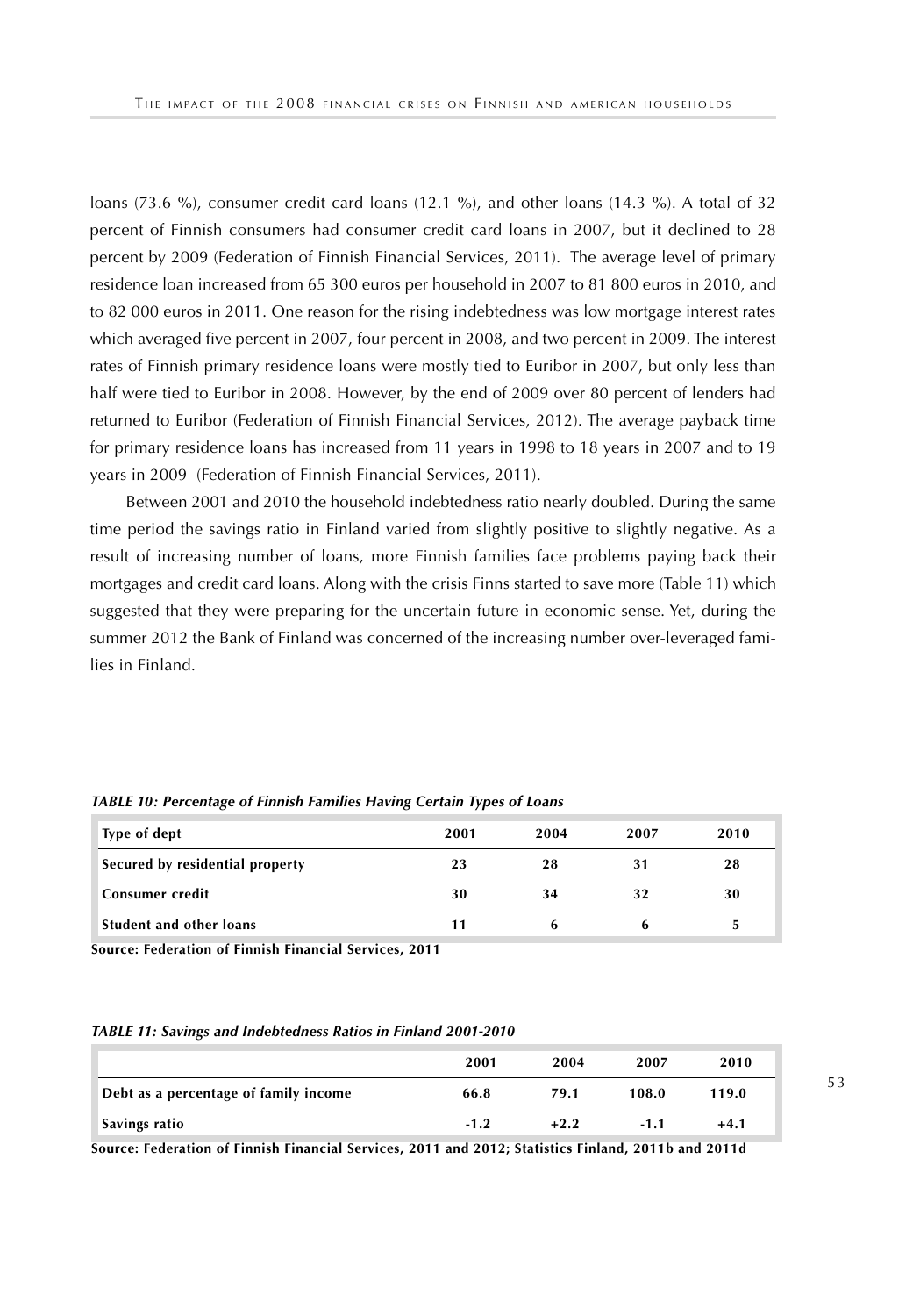Finnish households save mainly for rainy days followed by saving for investments followed by the primary residence and retirement (Table 12). Finland has a mandatory pension system that all of work force must participate. By 2045 the average pension level will decrease to 45 percent of the earned income due to the 2005 pension reform (Risku et al., 2011). Therefore, it will be important for Finns to have extra savings for retirement in the future.

#### **3.5. Changes in Income in the United States**

Between 2001 and 2010 the median household income (in 2010 dollars) declined from \$48,900 to \$45,800, resulting in the median declining by 6.3 percent (see Table 13). Between 2001 and 2004 the median household income declined only slightly, however due to the Great Recession the decline increased to negative 7.7 percent. Individual level median income followed the same pattern; however the decline between 2007 and 2010 was negative 9.4 percent because the average household size increased from 2.59 persons in 2007 to 2.63 persons in 2010 while median family income fell. This decline in median income was widespread across demographic groups, with only a few groups experiencing stable or rising incomes such as retirees and nonworking families (Bricker et al., 2012).

Between 2001 and 2010 the mean household income (in 2010 dollars) declined from \$83,300 to \$78,500 for families surveyed in the SCF panels, resulting in the mean percent change of negative 5.8 percent. Between 2001 and 2004 the mean household income declined only slightly, and it actually increased by 8.5 percent between 2004 and 2007. However, due to the Great Recession there was a significant decline of negative 12.6 percent. Individual level mean income followed the same pattern; however the decline between 2007 and 2010 was negative 12.6 percent because the average household size increased from 2.59 in 2007 to 2.63 in 2010 while median family income fell. The decline in mean household income was even more wi-

|                   | 2009           | 2010         |
|-------------------|----------------|--------------|
| For rainy days    | 54             | 56           |
| Investments       | 23             | 28           |
| <b>Retirement</b> | 19             | 24           |
| Primary residence | 15             | 17           |
| Inheritance       | 6              | 10           |
| Vacation          | $\overline{4}$ | 3            |
| Home renovation   | 3              | $\mathbf{2}$ |
| Education         | $\mathbf 2$    | 1            |

**Source: Federation of Finnish Financial Services, 2011**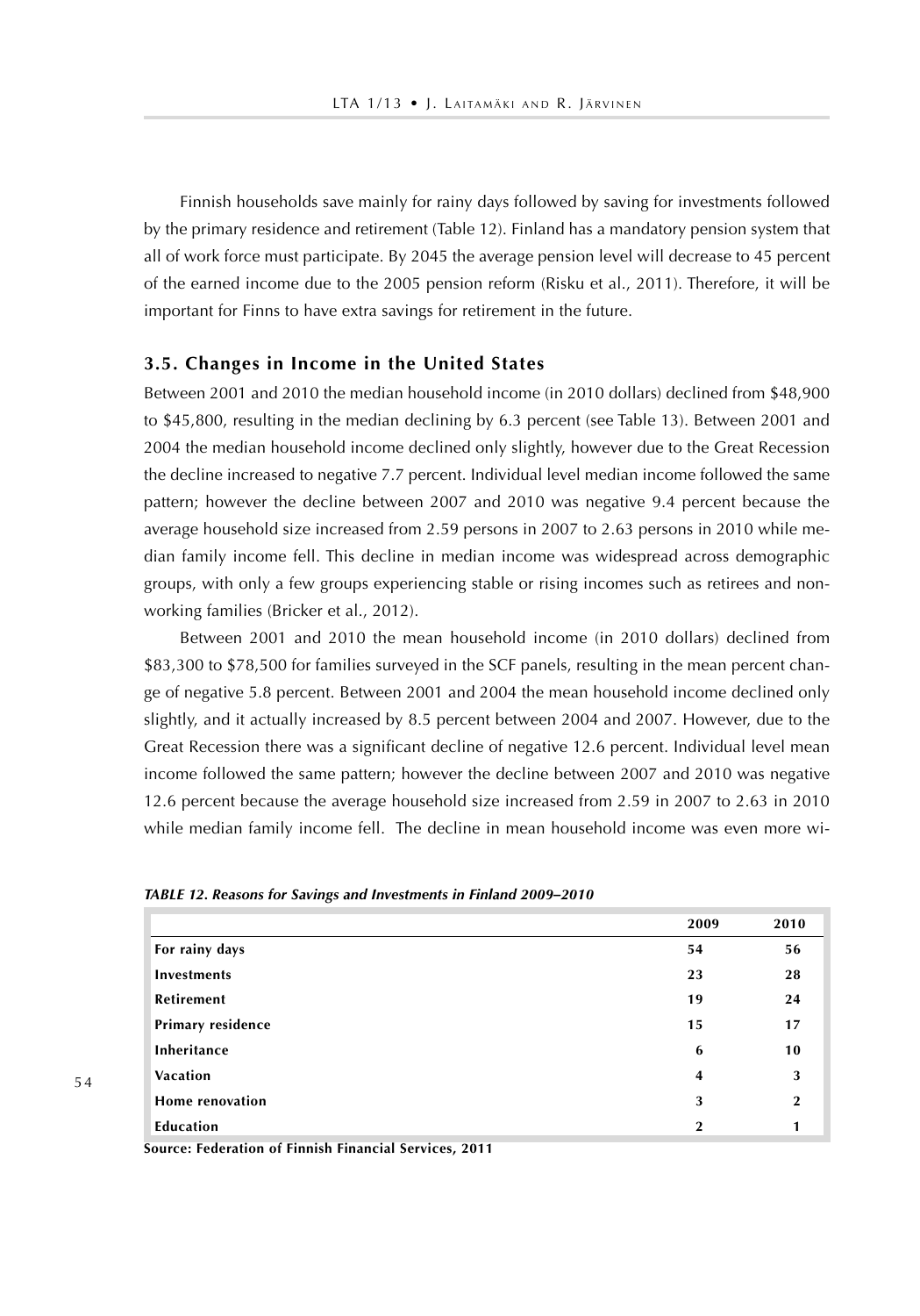|              | <b>Median (Thousands)</b> |        |        |        | Median change: Percent of USD |              |            |          |
|--------------|---------------------------|--------|--------|--------|-------------------------------|--------------|------------|----------|
|              | 2001                      | 2004   | 2007   | 2010   | 2001                          | 2004         | 2007       | 2010     |
| All families | \$48.9                    | \$49.8 | \$49.6 | \$45.8 |                               | $+1.8\%$     | $-0.04\%$  | $-7.7\%$ |
|              |                           |        |        |        |                               |              |            |          |
|              | 55.2e                     | 36.5e  | 33.7e  | 34.6e  |                               |              |            |          |
| Per person*  | \$18.9                    | \$19.2 | \$19.2 | \$17.4 |                               | $+1.6\%$     | $+/-0.0\%$ | $-9.4\%$ |
|              | 21.3e                     | 14.1e  | 13.0e  | 13.1e  | $$=$ USD e=euros              |              |            |          |
|              |                           |        |        |        |                               |              |            |          |
|              | Mean (Thousands)          |        |        |        | Mean change: Percent of USD   |              |            |          |
|              | 2001                      | 2004   | 2007   | 2010   | 2001                          | 2004         | 2007       | 2010     |
| All families | \$83.3                    | \$81.4 | \$88.3 | \$78.5 |                               | $-2.3\%$     | $+8.5\%$   | $-11.1%$ |
|              | 94.0e                     | 59.7e  | 60.0e  | 59.2e  |                               |              |            |          |
| Per person*  | \$32.1                    | \$31.4 | \$34.1 | \$29.8 |                               | $-2.2\%$     | $+8.6\%$   | $-12.6%$ |
|              | 36.2e                     | 23.0e  | 23.2e  | 22.5e  | $$=$ USD                      | $e = e$ uros |            |          |

*TABLE 13. Changes in Median and Mean U.S. Family Income Between 2001 and 2010*

**\*) based on average U.S. household size of 2.59 in 2001–2007 and 2.63 in 2010 Source: Survey of Consumer Finances 2010, The Federal Reserve Board** 

despread than the decline in median income, with all demographic groups experiencing a decline between 2007 and 2010 (Bricker et al., 2012).

Median household income has declined in the U.S., and in 2011 it was eight percent lower than at its peak in 2000 based on inflation adjusted numbers. The main reasons for the decline are globalization and automation which move jobs to low-wage countries and replaces human labor with new technologies respectively (The New York Times, October 24, 2012). This decline is not due to higher taxation as federal taxes equaled to 15.4 percent of GDP in 2011, down from 20.6 percent in 2000. The declining middle class income is partly attributable to rising healthcare costs, less powerful labor unions, and falling tax rates for the affluent at the expense of the middle class. The income gap has widened between non-college and college educated whose unemployment rate is about half of the nation at 4.1 percent. Interestingly the studies suggest that illegal immigration has not lowered the median income, neither has the growth of the minimum wage increased it (The New York Times, 24/10/2012).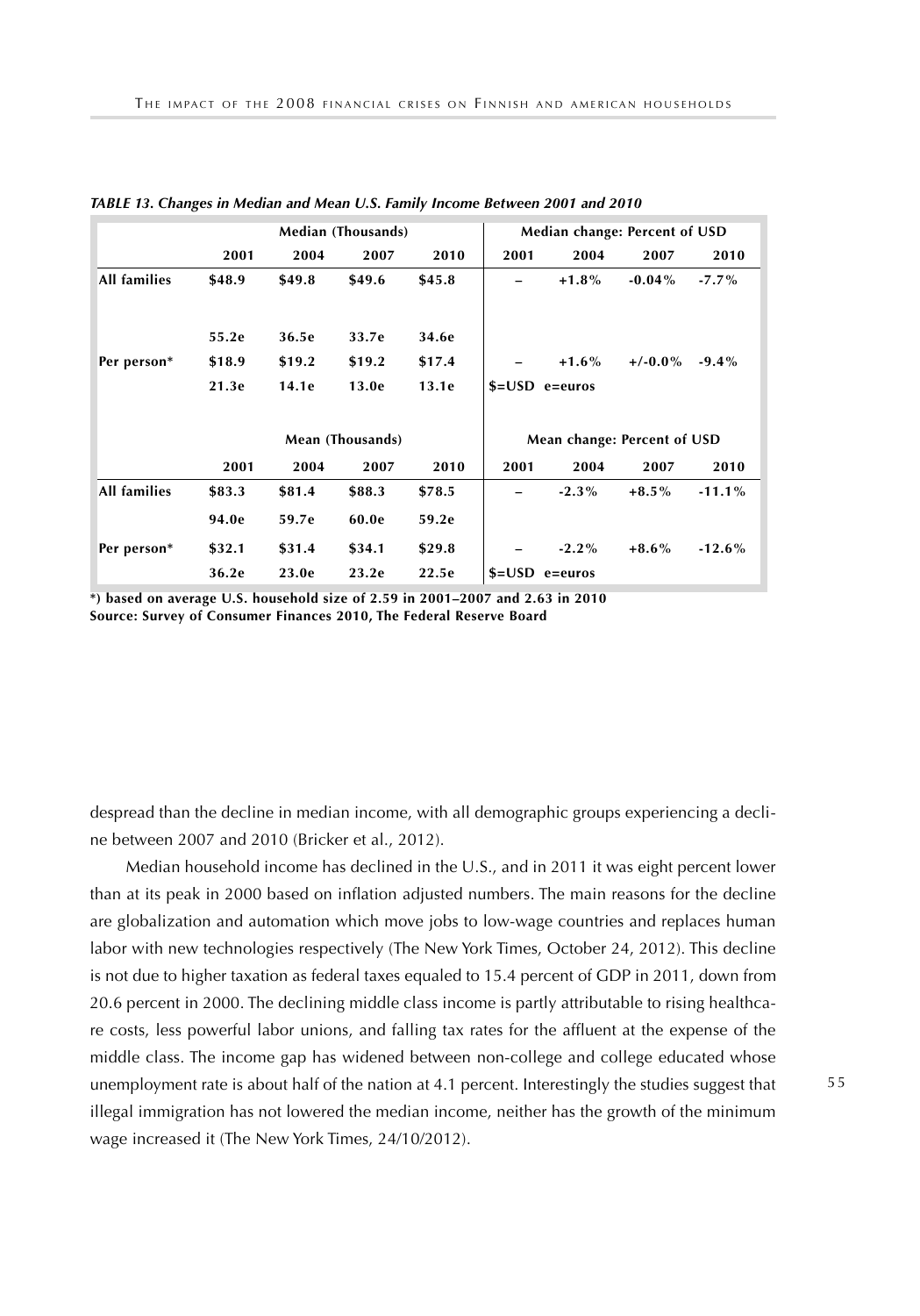|                     |        | <b>Median (Thousands)</b> |        |        | Median change: Percent of Euros |         |        |        |
|---------------------|--------|---------------------------|--------|--------|---------------------------------|---------|--------|--------|
|                     | 2001   | 2004                      | 2007   | 2010   | 2001                            | 2004    | 2007   | 2010   |
| <b>All families</b> | 27.6e  | 29.9e                     | 31.6e  | 33.4e  | $\blacksquare$                  | $+8.3$  | $+5.7$ | $+5.7$ |
|                     | \$24.5 | \$40.8                    | \$46.5 | \$44.3 |                                 |         |        |        |
| Per person*         | 12.8e  | 14.0e                     | 15.0e  | 16.1e  | $\blacksquare$                  | $+9.4$  | $+7.1$ | $+7.3$ |
|                     | \$11.3 | \$19.1                    | \$22.1 | \$21.3 | $$=$ USD e $=$ euros            |         |        |        |
|                     |        |                           |        |        |                                 |         |        |        |
|                     |        | Mean (Thousands)          |        |        | Mean change: Percent of Euros   |         |        |        |
|                     | 2001   | 2004                      | 2007   | 2010   | 2001                            | 2004    | 2007   | 2010   |
| <b>All families</b> | 32.8e  | 36.4e                     | 38.7e  | 40.1e  | ٠                               | $+11.0$ | $+6.3$ | $+3.6$ |
|                     | \$29.1 | \$49.7                    | \$57.0 | \$53.1 |                                 |         |        |        |
| Per person*         | 15.3e  | 17.0e                     | 18.4e  | 19.3e  | $\blacksquare$                  | $+11.1$ | $+8.2$ | $+4.9$ |
|                     | \$14.0 | \$23.2                    | \$27.1 | \$25.6 | $$=$ USD e $=$ euros            |         |        |        |

*TABLE 14: Changes in Median and Mean Finnish Family Income between 2001 and 2010*

**\*Based on average household size in Finland; 2001=2.15; 2004=2.14; 2007=2.10; 2010=2.08 Source: Statistics Finland 2011c, 2012b and 2012c**

#### **3.6. Changes in Income in Finland**

In Finland the mean and median disposable incomes have steadily increased between 2001 and 2010 (see Table 14). The total increase between 2001 and 2010 was 21.0 percent in the median income, and 22.2 percent in the mean income. During the same time the average family size has slowly decreased, which has increased per person income even more. The reasons for net income increases are wage increases and tax cuts (Raijas and Kangassalo, 2010). Since the recession the income gap has widened in Finland due to the increase in low paying part-time and temporarily jobs.

#### **4. FUTURE EXPECTATIONS**

#### **4.1. Future Expectations in the United States**

Longer-term economic consequences of the most recent recession depend, in part, on the extent to which the downturn and financial crises led to changes in families' expectations and behavior. The University of Michigan Index of Consumer Sentiment (ICS) fell from it's peak of close to 100 during the first quarter of 2007 to below 60 by the second quarter of 2009. Since then the ICS has remained between 60 and 80 and dipping below 60 once in July 2011.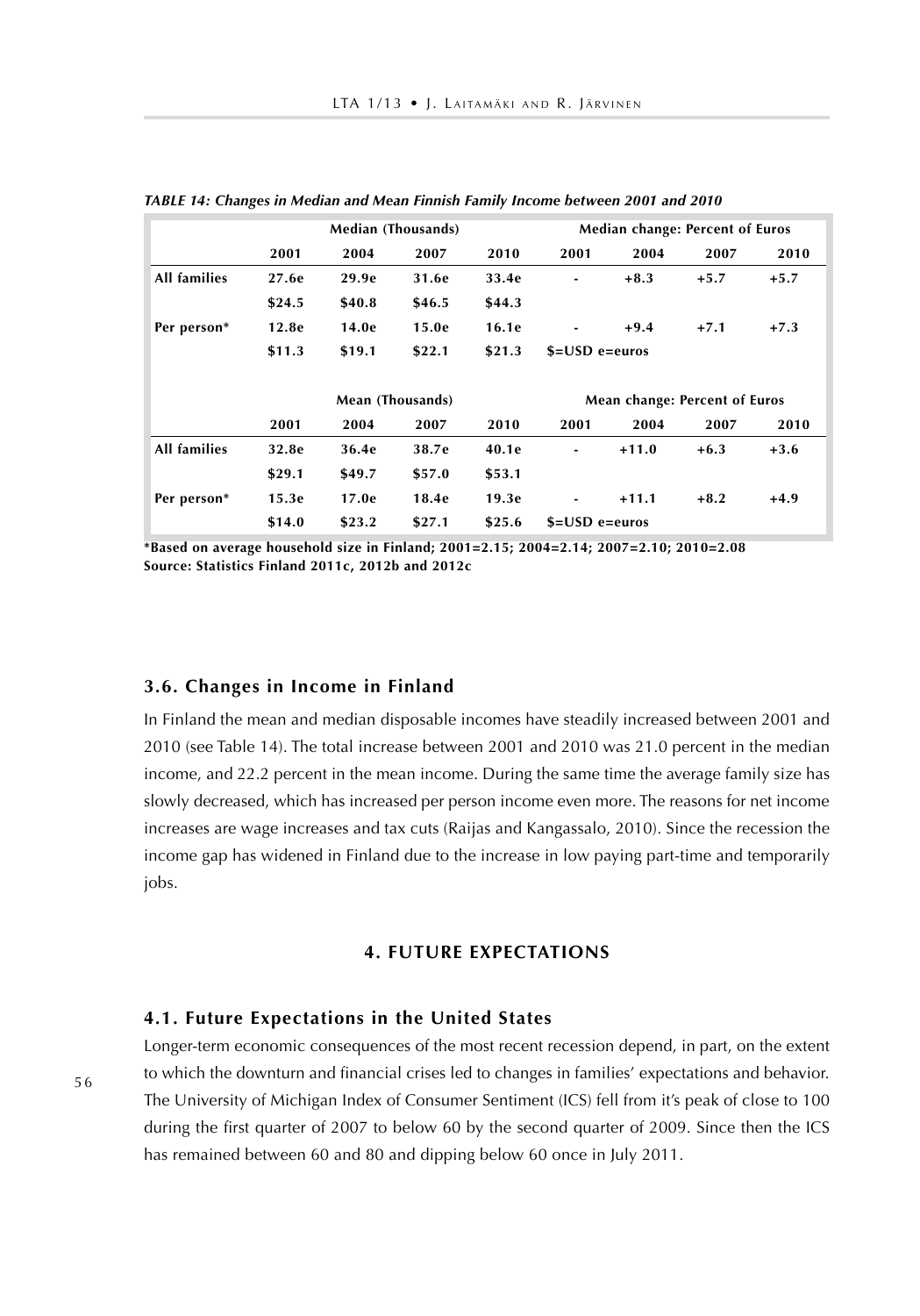The Survey of Consumer Finances ((SCF) data from 2007 and 2009 suggested a shift toward caution: most families – especially those whose position in the wealth distribution improved – reported a desire for less risk and for higher reserve savings. Further, in most cases, heads of households that were working full-time planned on extending their working lives (Bricker et al., 2012).

The SCF panel asked how much savings families needed for emergencies and other contingencies – a measure of desired savings for precautionary purposes (Kennickell and Lusardi, 2004). Families' desired level of precautionary savings tends to increase over wealth groups (Bucks, et al., 2009). Most families in each of the relative wealth change categories reported greater desired precautionary savings in 2009 than they had in 2007, as might be expected if families generally believed they were exposed to a higher level of risk than they were previously. Nonetheless, a substantial minority of families reported either no change or a decrease in their precautionary savings in 2009. An analysis of families' reported willingness to take financial risk in investing and saving suggests that the recession and other economic developments may have led families to become more cautious. Working families that experienced negative wealth shocks from 2007 to 2009 might be expected to plan to work longer to recoup savings for retirement, and others might plan to work longer to hedge against future uncertainties (Bricker et al., 2012).

Survey of Consumer Finances (SCF) respondents in 2007 and 2009 were asked about their expectations for the state of the economy over the next five years relative to the last five years – specifically, if they expected the economy would be worse, better, or about the same. Across the wealth-change groups, there was greater optimism for all groups in 2009 regarding the five-year economic outlook (Bricker et al., 2012). In 2009 the respondents were also asked whether they thought the economy next year would be "better than now." The outlook over the year following the 2009 interview was less optimistic, and it was similar to the five-year outlook from 2007. The most common concern among families' future financial challenges was maintaining income or employment. Portfolio management was also a key challenge for the groups with the largest positive or negative changes in their relative wealth position (Bricker et al., 2012).

### **4.2. Future Expectations in Finland**

Statistics Finland conducts the consumer survey every month which includes consumers' future expectations for 12 months ahead. The overall Consumer Confidence Indicator (CCI) measures consumers' assessments of their own economy, Finland's economy, unemployment rate and their own saving possibilities during the next 12 months. At the end of 2009 and 2010 the CCI was positive 14 but during 2011 consumer pessimism increased again, and the CCI declined close to zero and remained at the low level during the first half of 2012 (Statistics Finland, 2009; 2010; 2011a). This suggests that households first seemed to recover from the year 2008 and their optimism increased to previous levels, but then their confidence collapsed again during 2011.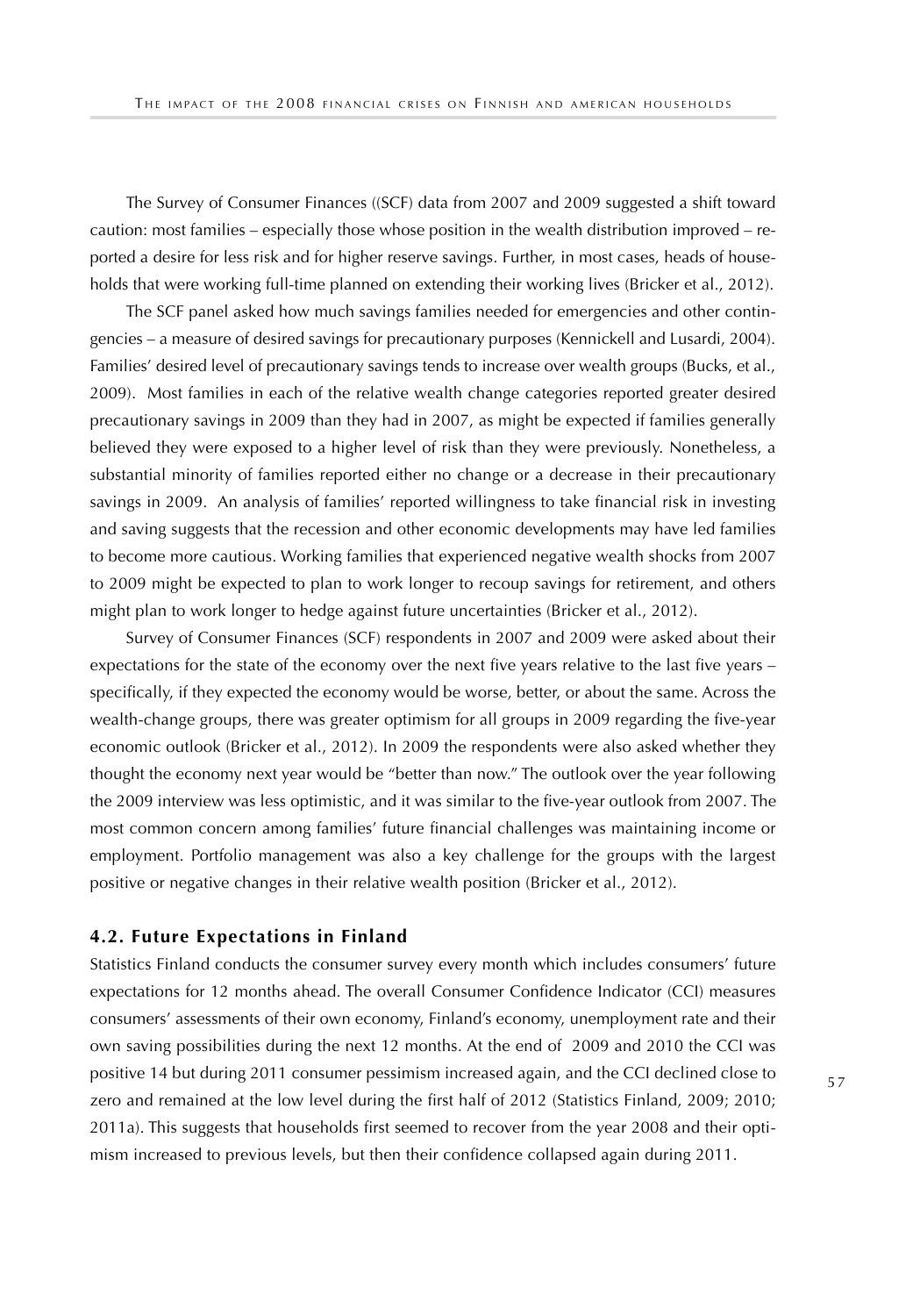Financial crisis have affected Finnish households and their attitudes towards their own household economy and Finland's economy negatively. The consumer confidence in the Finnish economy declined from 0 to negative between January 2008 and December 2009. The confidence turned positive during 2010, but declined again close to 0 during 2011. The consumer confidence in their own household economy declined during 2009 close to zero. Since 2010 the confidence increased to positive 10 and remained there throughout 2011 (Statistics Finland, 2008; 2009; 2010; 2011a). However, the optimism has grown as soon as there has been positive news regarding the economy in Finland and in the other European Union countries. However, Finnish consumers' belief on their future household economy has remained strong. The percentage of consumers that expect their own economy to improve during the next 12 months began to increase in 2009 reaching 29 percent in 2010. During 2011 the belief of one's own economy started to decrease again. (Statistics Finland, 2009; 2010; 2011a) However, the share of consumers expecting their own economy to turn worse has remained at low level. It can be concluded that in spite of serious threats in the economies of Greece, Portugal, Italy, Ireland and Spain, Finnish households have somehow managed to keep their positive attitude regarding their own future.

Households' intentions to take loans have been stable; the amount of families with loan plans varied between 11 and 15.5 per cent. Car purchases were being planned between 14 and 18 percent of families. Primary residence purchases were planning around seven percent except in 2010, when nearly ten percent of households planned to purchase a new home. Consumers' expectations of Finish economy are linked to the whole euro zone financial news. In 2011 and 2012 when the euro crisis had already emerged, the Finnish economic activity had also started to decline. The negative mood affected also consumer savings when less than 50 percent of Finnish households had intensions to save in 2010-2012. According to the study of Federation of Finnish Financial Services (2012), Finnish households prepared for future financial crises by saving more (60 percent of respondents) and by buying more insurance (10 percent of respondents). Raijas and Kangassalo (2010) have studied consumer confidence indicator's links to macro economic cycles between mid-1990 and 2010. Their study shows that Finnish households are capable of estimating and anticipating future economic development. In addition, national economic policies have influenced consumer sentiments which are later seen in consumer behavior. For example changes in interest rates seem to affect consumers without delay.

The consumer perception index (of 100) regarding the appropriate time for taking a loan decreased from a positive 35 in 2006 to a negative 48 by mid-2009. By the end of 2010 the consumer confidence for taking a loan had increased but declined again during 2011. At the same time the confidence for saving first increased, then declined by the end of 2010 but increased again by the end of 2011. In 2009 Finnish households were hoping to increase consumption and luxury product purchases less than previous years (Sarpila and Haanpää, 2010).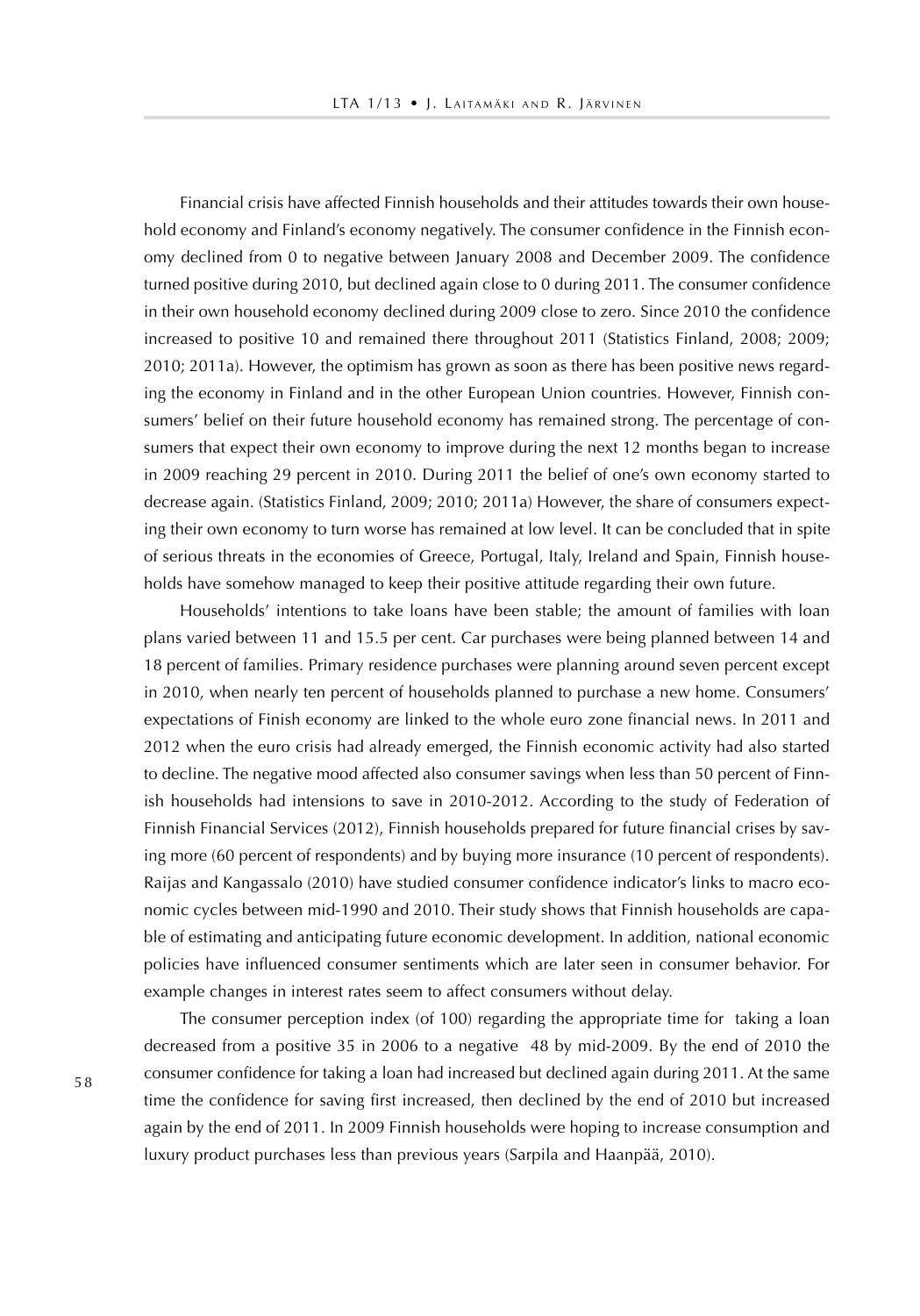Unfavorable economic trends influence household behavior towards financial risks. Table 15 illustrates the main criteria for selecting savings and investments based on a survey by the Federation of Finnish Financial Services (2011), and it shows that in this respect there are only minor changes between 2007 and 2010. Safety and low risk continue to be the most important investment criteria, but even their importance has lowered slightly due to the financial crisis. Interestingly, the importance of return has decreased between 2007 and 2010. Obviously, one reason for this is the exceptionally low Euribor rate and the stock market index (OMX Helsinki) which has stayed below the prerecession level. Therefore, it has been difficult to earn proper return for financial investments.

Finnish pension reform came into effect January 2005. Since then the actual retirement age has increased steadily and pensions based on unemployment have been withdrawn. The reform aimed to motivate and support people with vocational rehabilitation to return to work. The results have been somewhat encouraging when half of those with vocational rehabilitation were employed five years later, but more support, counseling and co-operation are still required (Gould et al., 2012). The average retirement age in Finland was 60.5 years in 2011, the increase from the previous year was 0.1 years, and the increase from the reform year 2005 was 1.5 years (www.etk. fi, 2012). Although Finnish government supports longer careers and disability prevention, only 35 percent of Finnish people consider current pension system fair, and over 67 percent see that regular changes in pension system decrease trust towards it (Kahma and Takala, 2012). According to OECD Finland's pension assets totaled about 150 billion euros, or 75 percent of GDP, in 2012 (The Wall Street Journal, 2012).

|                                   | 2007 | 2008 | 2009 | 2010 |
|-----------------------------------|------|------|------|------|
| Safety                            | 74   | 76   | 72   | 72   |
| Low risk                          | ۰    | 62   | 60   | 60   |
| Return                            | 51   | 51   | 44   | 44   |
| Ethical and responsible           | ۰    | ٠    | ٠    | 30   |
| Ecological                        | ۰    | ٠    | ٠    | 26   |
| <b>Preparation for retirement</b> | 28   | 28   | 29   | 28   |

#### *TABLE 15. The Main Criteria\* for Selecting Savings and Investments in Finland 2007–2010*

**Source: Federation of Finnish Financial Services, 2011. n=2394. Respondents who answered " a lot" versus "somewhat"; "not at all"; or "don't know" to a question "How much do following criteria influence your selection of savings and investments?"**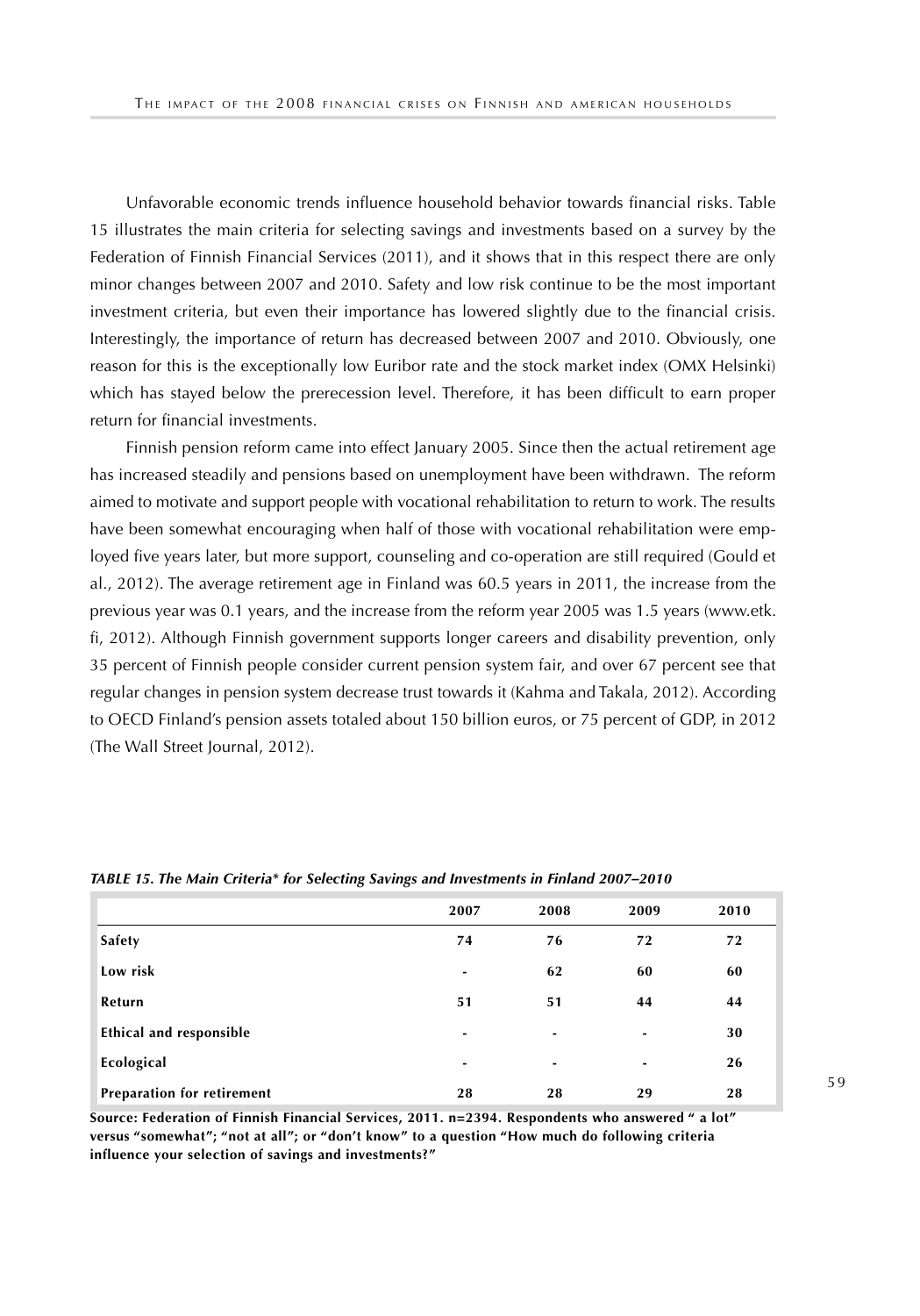# **5. DIFFERENCES IN THE IMPACT OF FINANCIAL CRISES ON FINNISH AND AMERICAN HOUSEHOLDS**

This study revealed several interesting differences between Finnish and American households regarding the impact of financial crises on family wealth and income. First, the crises started earlier in the U.S. which saw major declines between third quarter of 2007 and the second quarter of 2009 when GDP fell five percent and unemployment increased from five percent to 9.5 percent. In Finland the main impact was felt during 2009 when GDP fell 8.8 percent and unemployment increased from 6.4 percent to 8.2 percent. During this time period U.S. major stock markets indexes fell over 50 percent while Finland saw similar declines in the OMX Helsinki index which fell 46 percent.

The second important difference was the limited impact of financial crisis on family wealth. Finnish family wealth increased from 2004 to 2009 by 14 percent when U.S. families saw their wealth decline by 15 percent between 2007 and 2010. In spite of the above, in Finland the average household wealth remained still less than half of the average U.S. household wealth. There are no Finnish family wealth statistics available for 2007 and 2010 which may have shown small declines. However, Finnish housing indexes did not indicate U.S. type large decreases, but instead the small decline was followed by increases in 2007 and 2008. The reason for these differences in housing prices can partly be explained by the U.S. mortgage crisis which left many home owners with large loans exceeding the value of their homes.

U.S. unemployment spells are also associated with wealth declines, whether because of the necessity of dissaving or because cumulated late payments might have caused the loss of an asset, such as a home, through foreclosure (Bricker et al., 2012). Although continued saving might also account for some marginal differences, it appears that the major shifts were driven by revaluation of assets. As expected, changes in the values of principal residences and of stock and businesses equity appear to have played a substantial part in explaining the observed changes in wealth. Shifts in leverage that took place over the period are largely explained by the general decline in the value of assets (Bricker et al., 2012).

In Finland the non-financial assets have kept their value quite well, and this trend has continued even after 2009. About 65 percent of the Finnish households own their residence, and in most cases it is their main source of wealth. Finland did not experience a U.S. type home mortgage crisis which explains why Finnish family wealth did not decline as much because house prices were holding. The other interesting aspect of Finnish society is the 'summer cottage culture' meaning that Finnish consumers own over 500 000 summer cottages around the country. The third important non-financial asset is the ownerships of forests.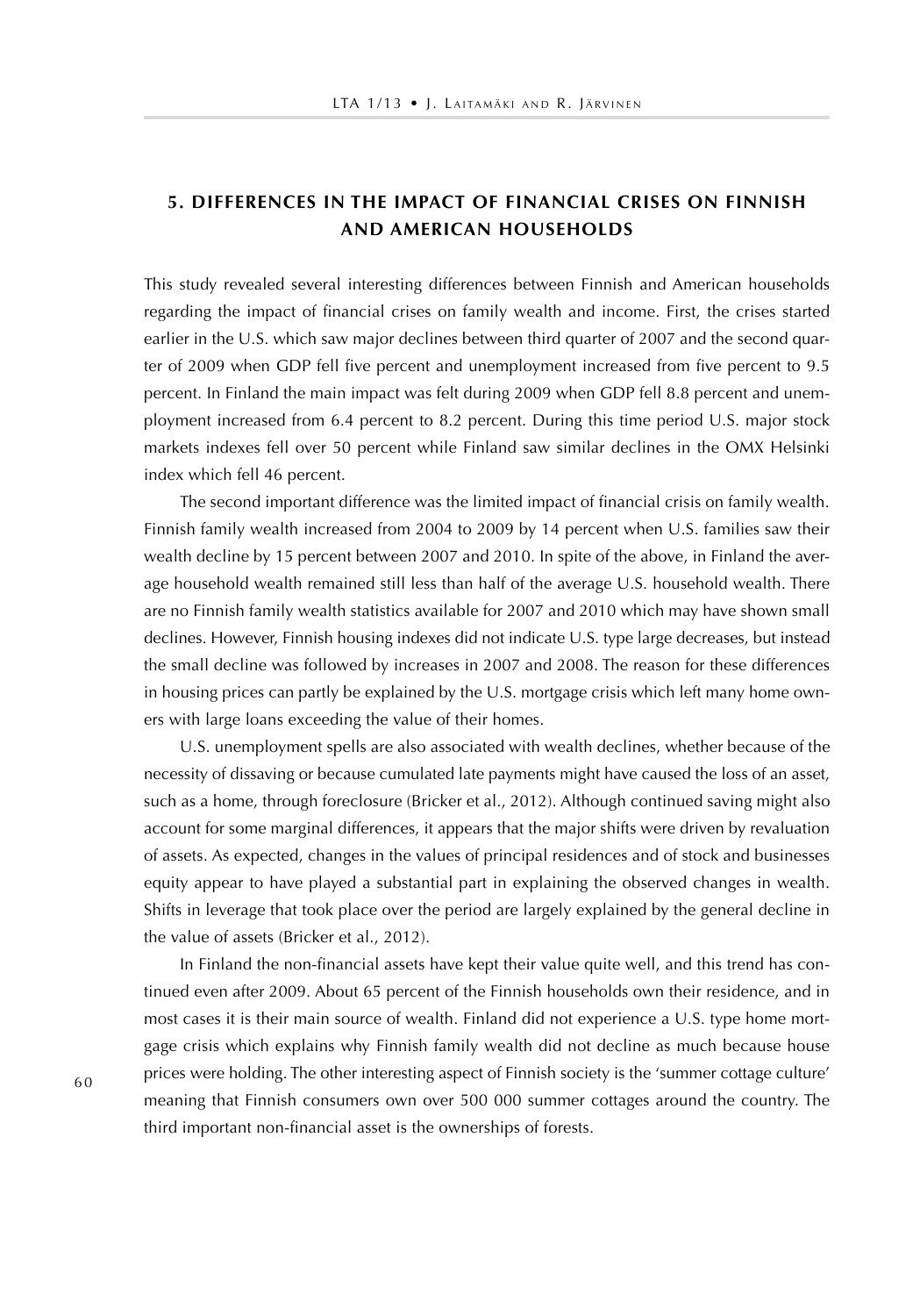The third main difference was the impact of financial crises on family incomes. Between 2007 and 2010 the U.S. families saw their median and mean incomes decline by 7.7 percent and 11.1 percent respectively. Between 2007 and 2010 the opposite was true for the Finnish families which saw their median and mean incomes to increase by 5.7 percent and 3.6 percent respectively despite of high unemployment rate. These differences can partly be explained by the U.S. trend of declining median inflation-adjusted family incomes which have started to decline since 2000 with only modest increases between 2005 and 2007, followed by continued decline since 2008. The mean U.S. family income has declined slightly since 2000 and the Great Recession just accelerated this decline over tenfold. The reasons for this decline include globalization and automation which have moved jobs to low-wage countries. Similar forces have also influenced Finnish family incomes, however in the U.S. the decline is bigger due to increasing healthcare costs, less powerful unions, and falling tax rates for affluent at the expense of the middle class.

The fourth difference was the U.S. inflation which declined from 2.8 percent to 1.6 percent while in Finland inflation remained mostly stable around 1.6 percent.

The impact of the financial crises on other economic indicators was quite similar between the two countries. Savings ratios between 2007 and 2010 increased in both countries. During the same time period debt as a percentage of family income increased slightly less in the U.S. than in Finland. Chiriacescu et al. (2012) suggest that the degree of indebtedness impacts on defaults on bank loans together with unemployment, exchange rates, industrial production and interest rates. In addition, mortgage and deposit interest rates reached exceptionally low levels.

Edey (2009) indicated that increase in family savings may act in as a brake on reviving the economy in the short run. According to the Survey of Consumer Finances, a large proportion of U.S. families in all wealth groups and across the range of changes in wealth, expressed the need for greater precautionary savings. In general, compared with families with relative losses, the families with relative gains appeared more pessimistic and cautious before the crisis, and in the 2009 survey they remained cautious even though their wealth had increased. Overall, it appeared that families may be relatively reluctant to spend more when asset prices rise and may more readily reduce spending when asset prices fall (Bricker et al., 2012).

Yet financial markets have caused problems also in Finland and many households have experienced losses. Especially the fall of Nokia's stock has impacted strongly Finnish financial markets in both individual and national level, and Nokia's downturn has affected its Finnish subcontractors. Problems in Finnish financial markets are partly the consequence of turbulent European economies such as Greece, Portugal, Spain, Italy and Ireland. Finns are quite conservative when it comes to taking debt and there is a long tradition to pay back loans. Finns are proud that during the Depression, Finland was the only European country to honor fully debts incurred to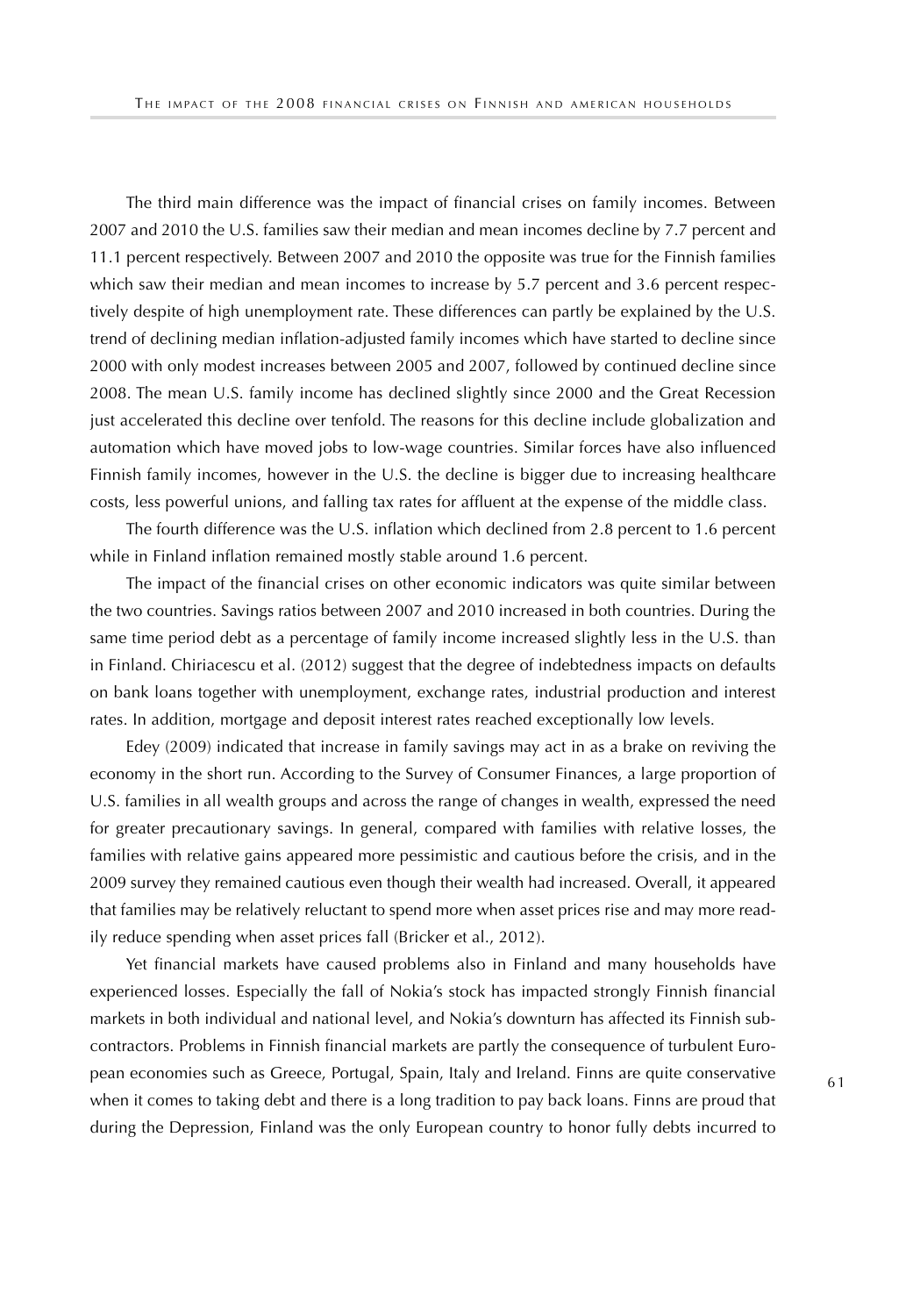the U.S. during and after World War I (The Wall Street Journal 2012). Also Finns still remember the relatively brief but deep recession after the 1990's banking crisis.

### **6. DISCUSSION**

Recovery from the financial crisis has been slow and complicated. In 2011 there were more than 24 million Americans out of work because they could not find full time work. About four million families had lost their homes to foreclosure, and millions more had slipped into the foreclosure process or were seriously behind on their mortgage payments. Nearly \$9 trillion in household wealth had vanished, and the country still suffers from serious debt problems at the household and national level. The U.S. government debt and over one trillion of U.S. securities is owned primarily by China and other foreign countries and entities (Khademian, 2011).

Singala and Kumar (2012) summarize Europe's core problems as the lack of economic growth coupled with high wages, large subsidies, complex regulations and high taxes. Other concerns include an aging population, increasing unemployment and growing globalization. Finland suffers from the same problems but in a somewhat smaller scale. The ECB provided large quantities of reserves through routine short and long term open market operations. Various governments, through their central banks, injected funds directly into banks and other financial firms (Jackson, 2010), and the European Stability Mechanism (ESM) was established in July 2011 (Singala and Kumar, 2012). In spite of all these actions to recover European economies, at the beginning of 2012 S&P downgraded the long-term government debt of nine European countries including France, Italy and Spain (Singala and Kumar, 2012). So far, Finland has survived better than most Eurozone countries and has managed to keep its triple A grading.

The European Commission has further plans to strengthen the current rules concerning unfair practices in the financial services. The Commission pays close attention to increasing problems with households' over-indebtedness and retail banking service fees. There are also plans to adopt legislative proposal on packaged retail investment products (European Commission, 2012). According to the European Central Bank, retail banking services still remain segmented along national lines as a result of differences in national tax laws, costs of national registration and compliance, and cultural preferences (Jackson, 2010).

The study of Kamakura and Du (2012) suggests that there is a link between household economy and macro-level economic conditions. This study suggests that the household financial decisions are influenced by broader social context and macro-level economic conditions. It confirms the link between macro-level economy and household economy. It also shows that the saving rates seem to be higher during recessions than during economic booms. However, consumers financial behavior is strongly influenced by their own economic reality and their future ex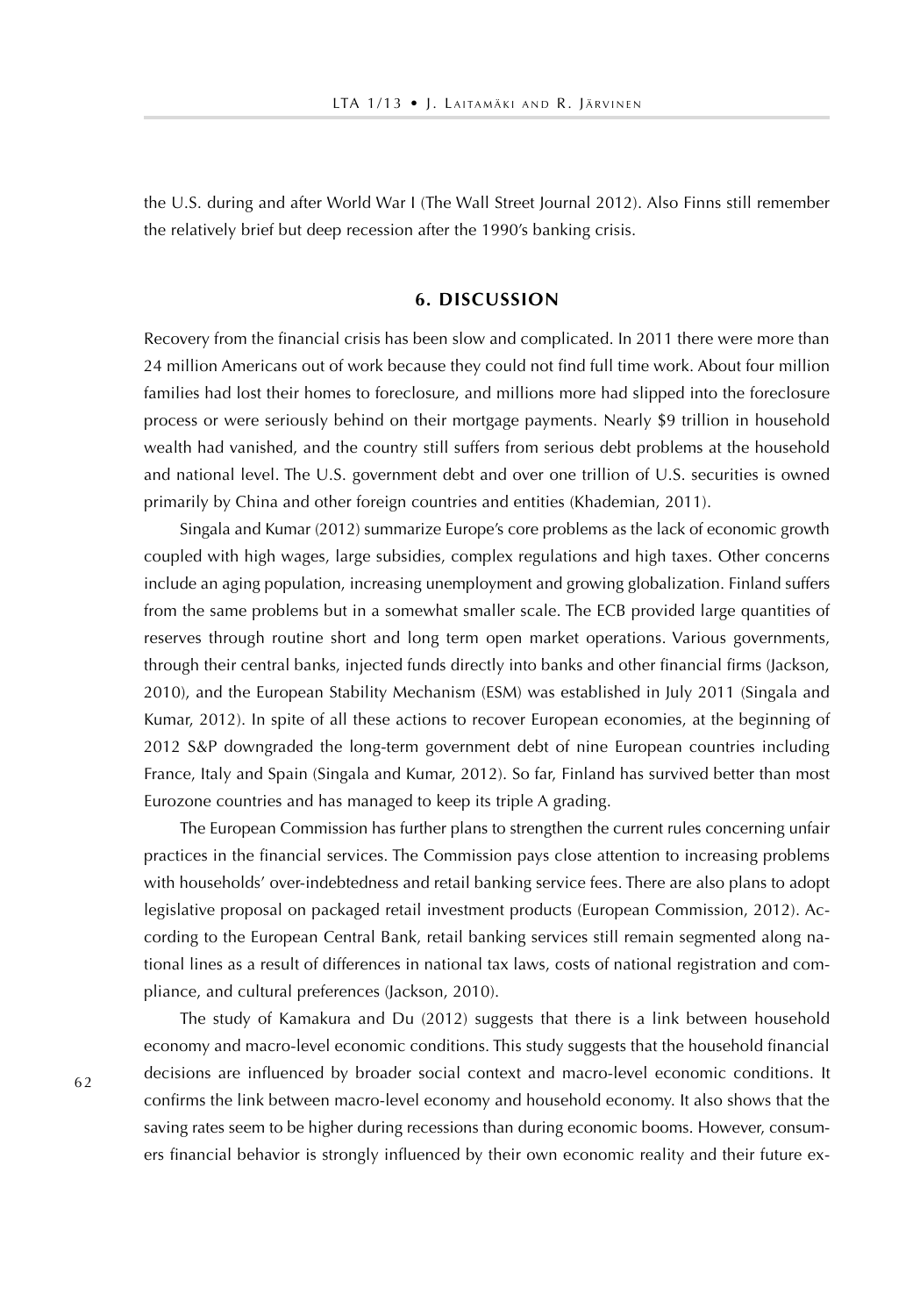pectations. After all consumers seek information about macro economic climate but suffer from information biases. Therefore, their financial assessments and decisions are formed by a mix of limited information, experience, feelings and ideas (Raijas and Kangassalo 2010).

Household saving and borrowing habits influence their other economic behavior. Loibl et al. (2011) argue that saving habits are commonly related to highly conscious and deliberate financial decisions. For most people these saving habits are formed over a long period of time, whereas loan habits are not self-evident. Consumers know the size of installments, but the majority of them seem to be unaware of the interest rates they pay (Berthoud and Kempson, 1992). The household behavior is dependent on family wealth, and mental budgeting is more common with less wealthy families (Antonides et al., 2011). Finally, consumers are not often able to accurately understand and use financial products (Hoelzl et al., 2011).

Knupfer (2011) suggests that in many countries the financial crises have led to consumers' unwillingness to invest in private financial instruments. The main reason is lack of trust, for example in the USA only 15 percent of consumers trust in stock markets. Knupfer (2011) and Karila (2012) suggest that Finnish consumers are unwilling to take financial risks due to their political and cultural ideologies. However, this study suggests that safety and low risk are more important criteria in household investments in Finland. Trust is considered to be an important factor for financial markets to function properly. During the economic recession consumer trust on financial markets has been tested regularly, and it seems that trust has not yet recovered completely. On the other hand, Pihlanto (2012) argues that the distrust and greed took over the financial markets and resulted in the financial and economic crises.

Finally, the crises have underscored the growing interdependence between financial markets and the U.S and European economies (Jackson, 2010). Jackson (2010) suggests that due to the financial interdependence between the USA and the EU they share common concern over the global impact of the financial crisis and the economic downturn. This interdependence is also a serious matter across the national borders in the EU. Therefore, Finland and the USA share mutual interests in solving financial crises. This interdependence raises four critical questions: Are some financial institutions too big to fail? Who should supervise these too big-to-fail financial institutions? Who should rescue them? What is the impact of these possible rescues and insolvencies on household economies? (Jackson 2010)

The European debt crisis is far from over and nobody knows how long it lasts and what kind of new problems will arise (Singala and Kumar, 2012).

This study follows the traditions of comparative analysis (Ragin, 1989). It has some limitations due to the availability of directly comparable data because Finland follows the Eurostat system while the USA has its own statistical standards. The future studies could address this data issue as well as compare other European economies to the U.S. and Finland. An important area of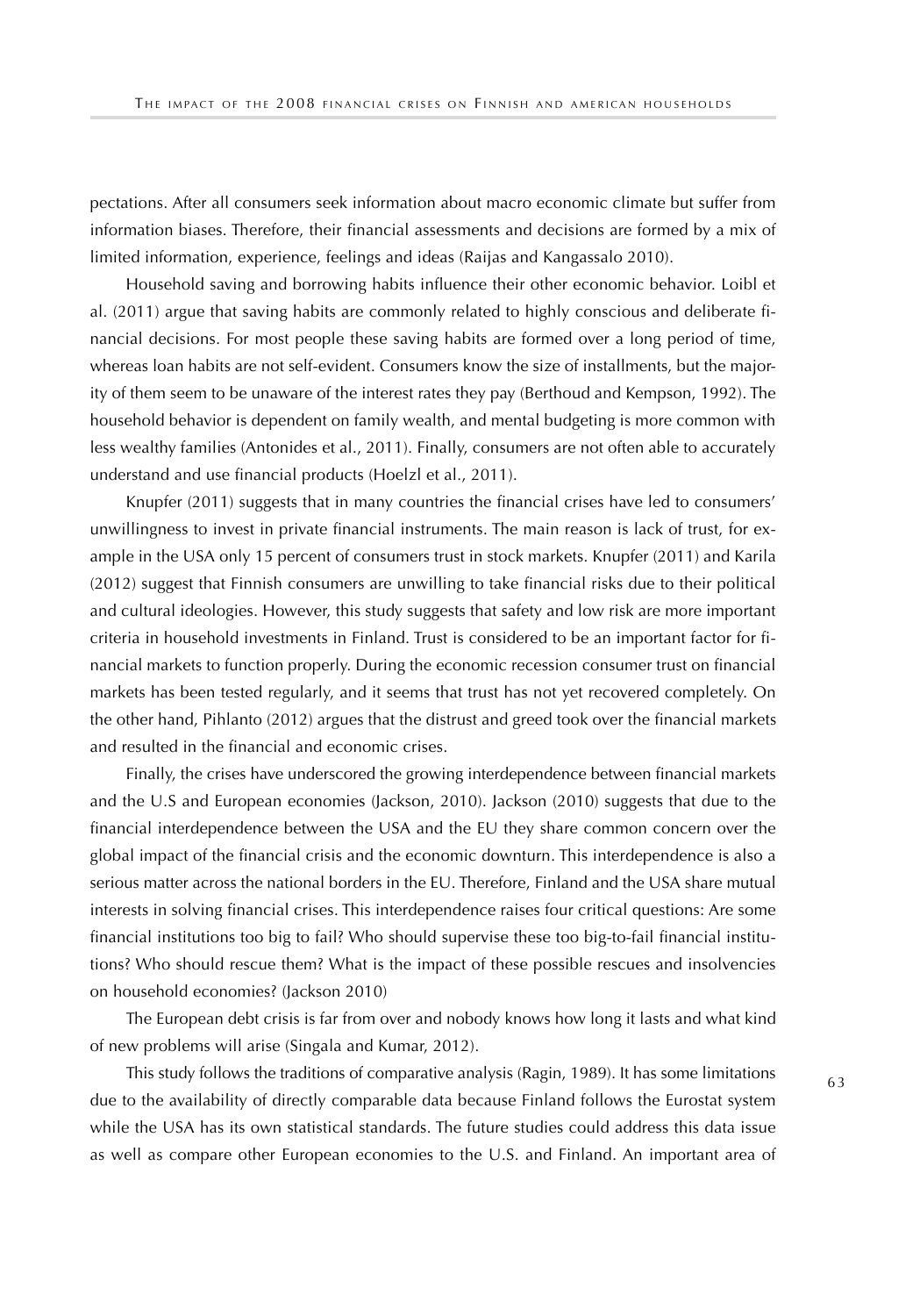future research is behavioral finance as it relates to households during and after the financial crises. Future studies could explore the differences between U.S. and Finnish consumer behavior during financial crises based on behavioral finance concepts such as the Prospect Theory.

#### **REFERENCES**

- **ANTONIDES, G., DE GROOT, I. M. AND VAN RAAIJ, W. F.** (2011). Mental Budgeting and The Management of Household Finance. *Journal of Economic Psychology*, 32, 546-555.
- **BANK OF FINLAND** (2012a). Statistics/Interest Rates. www.bof.fi 10.10.2012.
- **BANK OF FINLAND** (2012b). Statistics/MFI Balance Sheets (loans and deposits) and Interest Rates. www.bof. fi 10.10.2012.
- **BANK OF FINLAND** (2012c). Statistics/Stock Market Indexes. www.bof.fi 10.10.2012.
- **BERTHOUD, R. AND KEMPSON, E.** (1992). Credit and Debt: The PSI Report. Policy Studies Institute.
- **BRICKER, J., KENNICKELL, A., MOORE K., AND SABELHAUS, J.** (2012). Changes in U.S. Family Finances from 2007 to 2010: Evidence from the Survey of Consumer Finances. *Federal Reserve Bulletin*, Vol 98, No 2. Board of Governors of the Federal Reserve, June.
- **BUCKS, B., KENNICKELL, A., MACH T., MOORE K.** (2011). Surveying the Aftermath of the Storm: Changes in Family Finances from 2007 to 2009. *Federal Reserve Bulletin*, 95 (2). Board of Governors of the Federal Reserve, March.
- **CHIRIACESCU, B., TATARICI, L. & VISAN, C.** (2012). Household's Financial Behavior during the Crisis. Theoretical and Applied Economics. XIX (5:570), 137-144.
- **EDEY, M.** (2009). The Global Financial Crisis and Its Effects. *Economic Papers*, 28 (3), 186-195.
- **EUROPEAN COMMISSION** (2007). EU Consumer Policy Strategy 2007-2013.
- **EUROPEAN COMMISSION** (2012). A European Consumer Agenda Boosting Confidence and Growth. Brussels 22.5.2012, COM(2012) 225 final.
- **FEDERATION OF FINNISH FINANCIAL SERVICES** (2011). Saving, Borrowing and Paying in Finland.

**FEDERATION OF FINNISH FINANCIAL SERVICES** (2012). Saving, Borrowing and Paying in Finland.

- **GOULD, R., HÄRKÄPÄÄ, K. & JÄRVIKOSKI, A.** (2012). Toimiiko työeläkekuntoutus? Eläketurvakeskuksen Tutkimuksia 01/2012.
- **HOELZL, E., KAMLEITNER, B. AND KIRCHLER, E.** (2011). Loan Repayment Plans as Sequence of Instalments. Journal of Economic Psychology, 32, 621-631.
- **JACKSON, J. K.** (2010). The Financial Crisis: Impact on and Response by the European Union. Current Politics and Economics of Europe. 2 (1), 27-73.
- **KAHMA, N. AND TAKALA, M.** (2012) Luottamus eläketurvaan. Eläketurvakeskuksen raportteja 01/2012.
- **KAMAKURA, W. A. AND DU, R. Y.** (2012). How Economic Contractions and Expansions Affect Expenditure Patterns. *Journal of Consumer Research*, 39 (2), 229-247.
- **KARILA, A.** (2012). Ihmisen osa maailman markkinoilla. *The Finnish Journal of Business Economics*, 2/2012, 219-223.
- **KELOHARJU, M., KNUPFER, S. AND RANTAPUSKA, E.** (2012). Mutual Fund and Share Ownership in Finland. *The Finnish Journal of Business Economics*, 2/2012, 178-198.
- **KENNICKELL, A AND LUSARDI, A.** (2004). Disentangling the Importance of the Precautionary Saving Motive. NBER Working Paper Series 10888. Cambridge, Mass. National Bureau of Economic Research, November.
- **KHADEMIAN, A. M.** (2011). The Financial Crisis: A Retrospective. Public Administration Review, November-December, 841-849.
- **KNUPFER, S.** (2011). Miksi suomalainen ei sijoita? Chydenius Nro 2/2011, 39.
- **LEHTINEN, U.** (2012). Taantumakeskustelun tärkeydestä ja luonteesta. *The Finnish Journal of Business Economics*. 1/2012, 105-117.
- **LOIBL, C., KRAYBILL, D. S. AND DEMAY, S. W.** (2011). Accounting for the Role of Habit in Regular Saving. *Journal of Economic Psychology*, 32, 581-592.